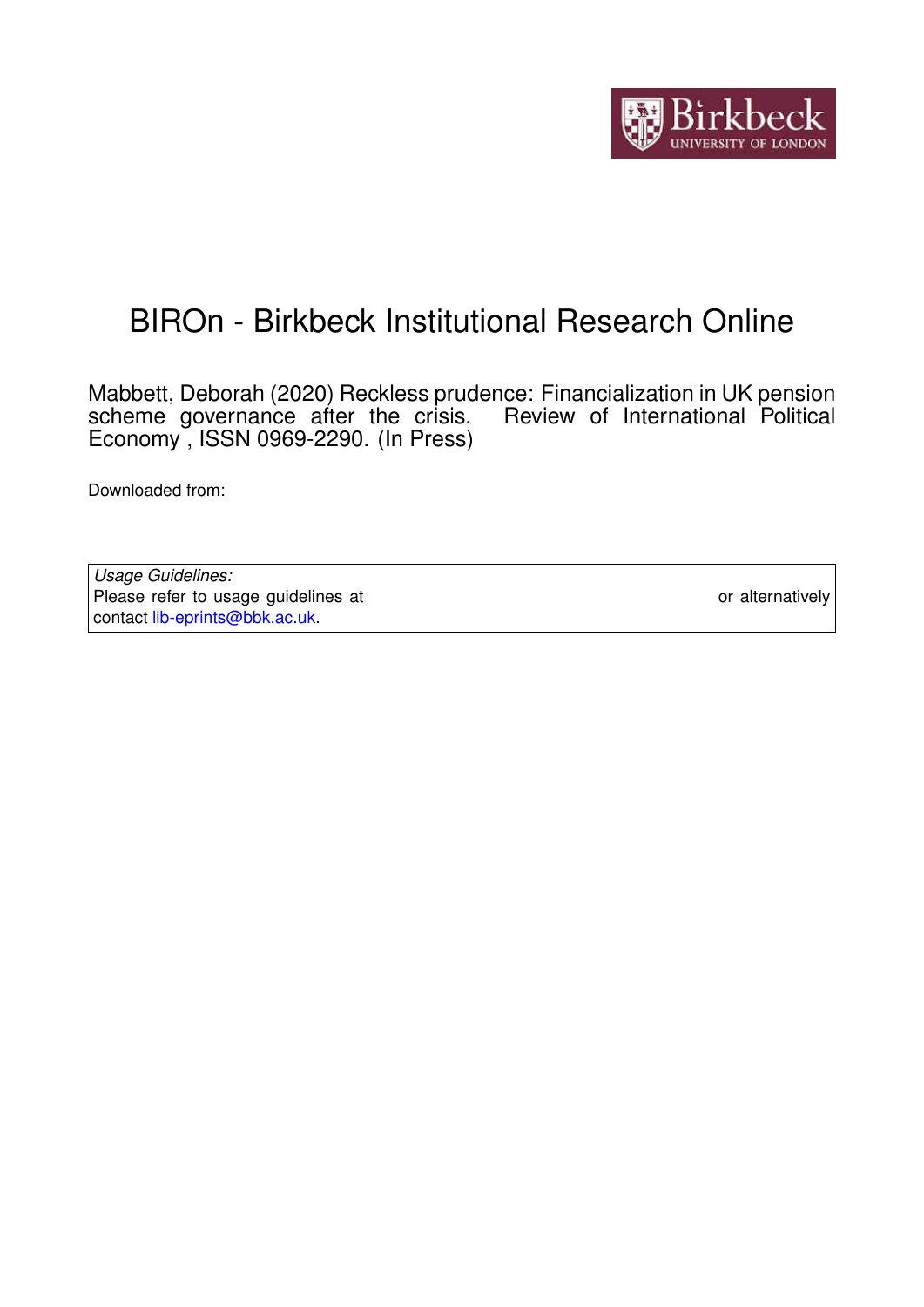## Reckless prudence: Financialization in UK pension scheme governance after the crisis

Deborah Mabbett Department of Politics Birkbeck, University of London d.mabbett@bbk.ac.uk

#### *Author bio:*

Deborah Mabbett is Professor of Public Policy in the Department of Politics at Birkbeck, University of London. Much of her work examines the interfaces between finance, regulation and social policy. She has published widely in journals including RIPE, Regulation and Governance, West European Politics and Politics and Society.

### *Abstract*:

In pensions, the practice of valuation purports to answer the question of whether a pension fund has sufficient assets to honor its promises. Uncertainty about the answer is converted into calculable risk, using the insights of financial economics. This paper examines why UK pension funds have 'derisked' their portfolios by moving out of assets with volatile prices. It is shown that derisking is produced by the performance of financialized risk management in a regulatory setting where horizons are shortened. While derisking is not generally in the interests of employers or scheme members, and is damaging to the wider economy, three features of the governance structure have stymied attempts to counteract it. These are: the spillover effects of financialization in corporate accounting, herding around industry benchmarks, and collective action problems arising from the regulator's dependence on dialogue with private actors and from the riskaversion of political actors.

Keywords: pensions, financialization, performativity, derisking, valuation, depoliticization

### *Acknowledgements*

I am grateful to participants in the ECPR Joint Sessions workshop in Mons on 'Rethinking the Governance of Financial Integration', panel participants at EUSA Denver, and participants in a workshop at the LSE for their suggestions and encouragement to pursue this topic. Particular thanks are due to Benjamin Braun, Marek Naczyk and Waltraud Schelkle for detailed comments. Thanks also to the anonymous referees and editors of RIPE for constructive comments on earlier versions of this article. I am also grateful to my fellow members of the Joint Expert Panel on the UK Universities Superannuation Scheme, who have over a period of two years in 26 all-day meetings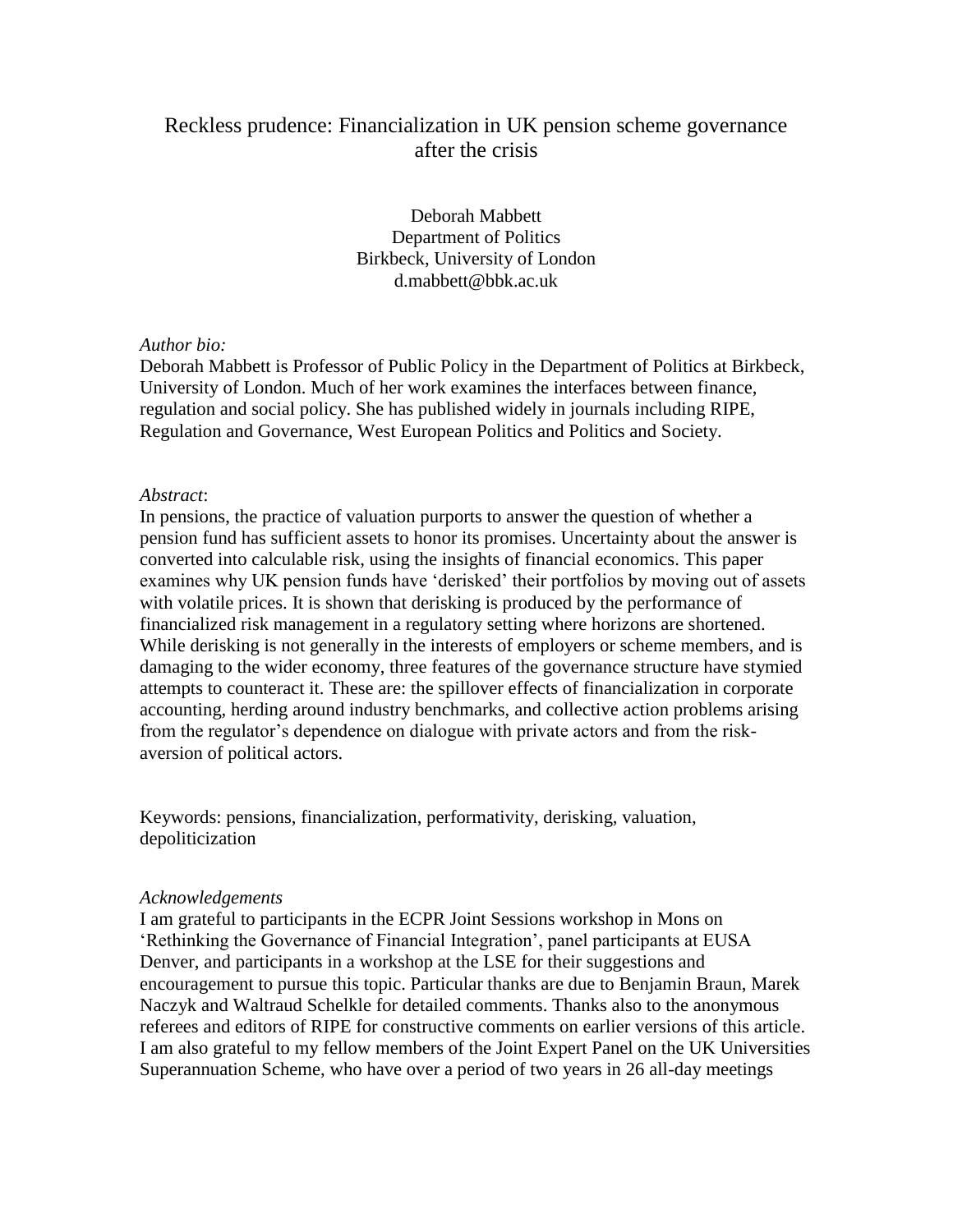greatly enhanced my understanding of how pension scheme valuation works in the UK. All remaining errors and contentious interpretations are my own responsibility.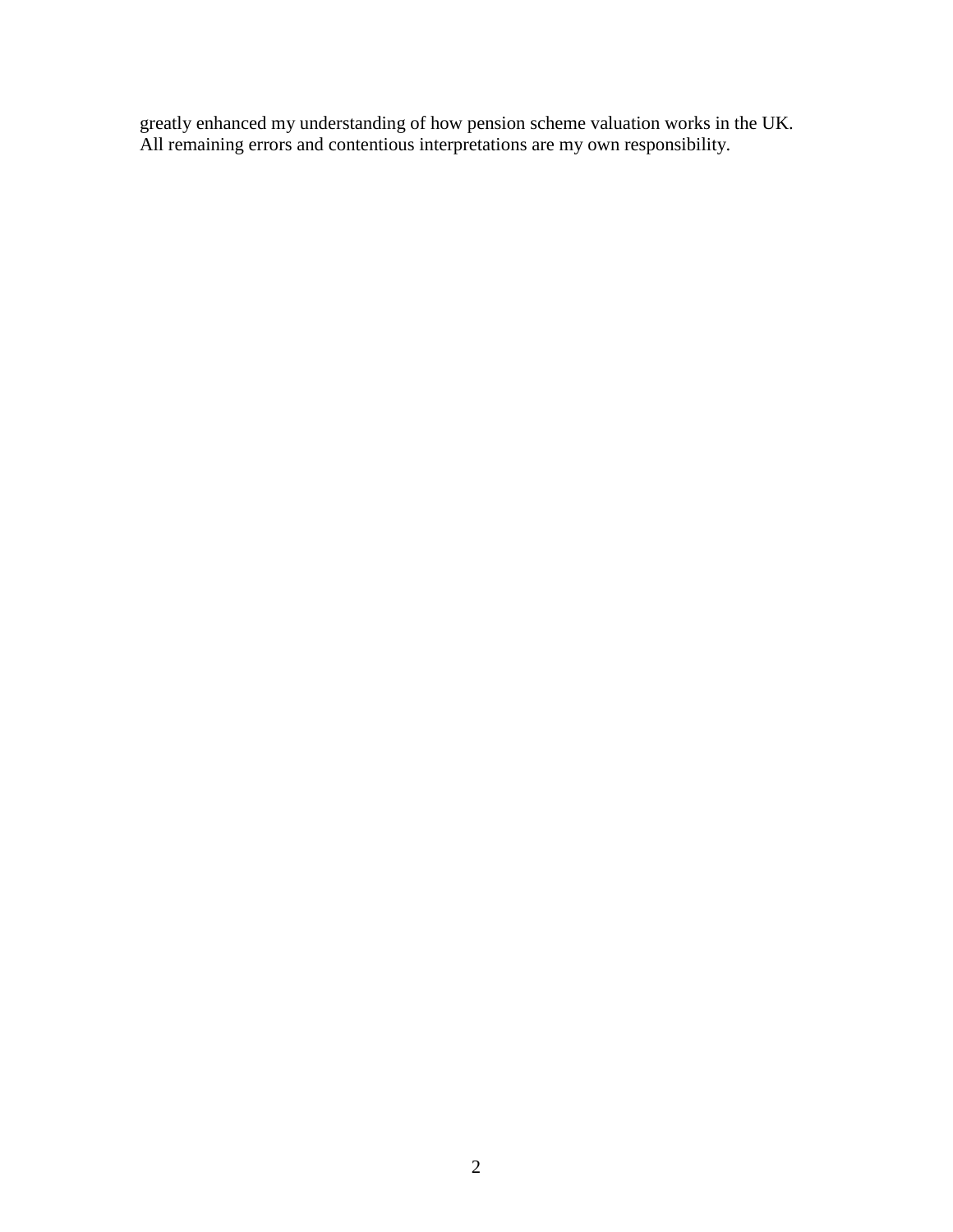## Reckless prudence: Financialization in UK pension scheme governance after the crisis

#### **1. Introduction**

One of the challenges in researching financialization is to grasp the multiple channels through which finance shapes contemporary political economy. One crucial channel is that financialized ways of seeing, measuring and calculating have come to pervade economic life, as financial markets have grown and their modes of operation and calculation have evolved (Froud et al 2006). Research on the performativity of economics has proved particularly fruitful in understanding how financial markets work (MacKenzie 2008). But this thriving research program in economic sociology is not often linked to political economy (Braun 2016). This paper seeks to develop the links by focusing on the interface between market conduct and public policy, where regulation takes place.

Among the issues that public financial regulators face, there is one overarching dilemma: how to promote financial risk-taking to achieve a dynamic and productive economy while protecting public resources from depletion, potentially on a very large scale. As the failures of banks and other financial institutions in the Great Financial Crisis unfolded, it became inescapable to recognize that financial markets create substantial contingent liabilities for governments. Public authorities have responded by trying to make their unruly partners 'safer'. Post-crisis, safety-oriented regulation has contributed to an increase in the risk premium and an attenuated period of exceptionally low returns on safe assets. High demand for safe assets has reduced the effectiveness of quantitative easing (QE), in turn reducing the efficacy of monetary policy and contributing to macroeconomic stagnation (PCWG 2014, Part 1; Caballero et al 2017).

This paper demonstrates how both market actors and regulators understand 'safety' in a financialized way, and draws out the implications. It is argued that the financialized quest for safety can produce outcomes which are not in the interests of the participating parties nor really particularly safe from the perspective of public policy. This argument is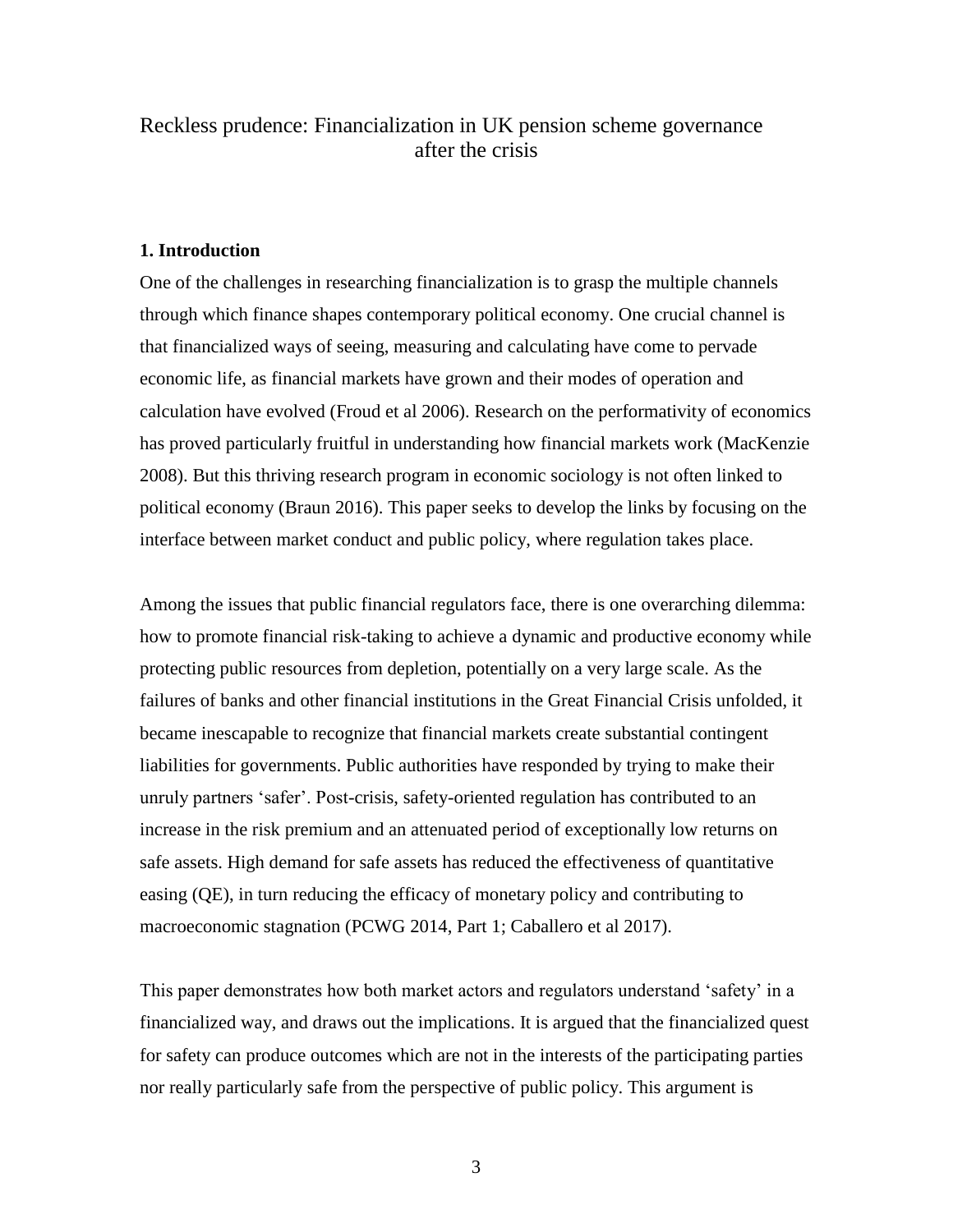developed through a close analysis of pension fund valuation in the UK. Pension provision is a leading case for studying the interaction of public policy with financial markets. Financial interests promoted pension privatization, promising governments a way out of a pressing public policy problem (Engelen 2003). But private pensions created public policy problems of their own, as governments were drawn into bailing out schemes which had defaulted on their promises. This engendered tighter regulation in an effort to make schemes safer, and this has had perverse effects.

The focus of safety-oriented pension regulation is the process of valuation, which aims to establish whether a pension scheme has sufficient funds to meet its promises. The valuation of a pension scheme is financialized in the sense defined by Chiapello (2015, p.17): it is a process 'equipped by models, instruments, and representations belonging to the explicit knowledge underpinning the approach and practices of finance professionals.' All three of the financialized approaches to valuation identified by Chiapello are found in pension valuation: discounting is used to turn the future flow of pension payments into a present value for liabilities, assets are valued at market prices, and the risk that assets will be insufficient to meet liabilities in the future is estimated probabilistically. These techniques allow the uncertain future of pension obligations and fund performance to be reduced to a snapshot in which available information about the future is efficiently compressed into the present.

It is a striking achievement to render an uncertain future calculable in this way. Inevitably, calculations have to be updated in the light of unforeseen events. These may force expectations to be revised radically, as the financial crisis and the coronavirus pandemic have made clear. But the inevitability of error in forecasting is not the concern of the present discussion. Rather, this paper focuses on how valuation as a technique for forecasting affects decisions made now. Using the case of the UK to illustrate the processes at work, the argument is that valuation has contributed to the investment strategy of 'derisking', whereby occupational pension funds move out of equities and into bonds. This has consigned them to earning lower returns on investment, raising the cost of schemes and contributing to their closure. One paradoxical consequence is that many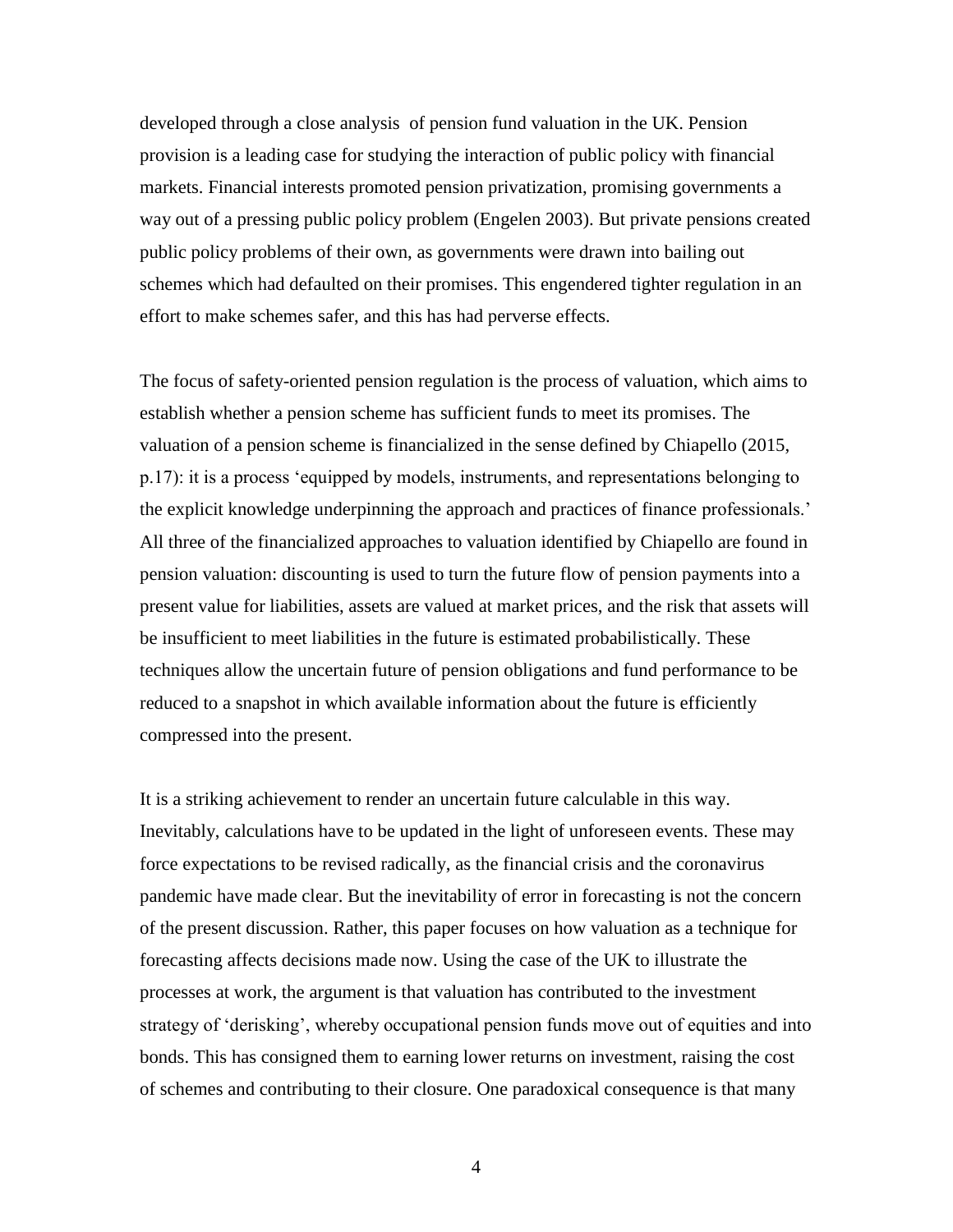households now do not have access to collective schemes which could pool risks and mitigate individual exposure. Derisking of collective schemes has turned out to mean more risk for households, which experience financialization as an individualization of responsibility for their future income security (Langley 2006).

Critics of an overly cautious approach to managing assets – termed 'reckless prudence' in the industry<sup>1</sup> - include public actors who might be expected to be influential: even, at one point, the Pensions Regulator, TPR (O'Higgins 2012). The consequences of derisking are bemoaned by influential commentators, notably at the Bank of England, who advocate that occupational pension funds should be patient risk-taking investors, weathering the storms of market volatility (Haldane 2014). Major reviews of institutional investment by Myners (2001) and Kay (2012b) have contributed to regulatory reforms intended to promote patient investment, yet the trajectory of derisking shows no signs of reversal.

The remarkable fact is that derisking occurs despite being an outcome that no interested party actively desires. Derisking is not in the interests of plan participants; nor do pension fund managers or other financial intermediaries receive obvious benefits, even though they often seem to be driving the process. As summarized by Kay (2012a, p.22), 'a substantial reduction in the commitment of UK pension funds to both UK and overseas equities.. benefitted no one: not pensioners, not the interests of companies which made pension provision, nor the UK economy.' The regulator might be seen as the actor whose interests prevail, with political pressure to avoid scheme failures making regulation highly risk-averse. Certainly, there is plenty of commentary that blames public regulation for destroying the UK's defined benefit occupational pensions (see e.g. Ellison 2018). But the following discussion shows that, while the regulator plays a key role, it does not act alone. The financial actors who serve as intermediaries in running pension funds – actuaries, consultants and investment managers – engage in a regulatory dialogue to which they bring ideational resources and expertise as well as preferences (Black 2008). The valuation process is the joint product of this public-private interaction.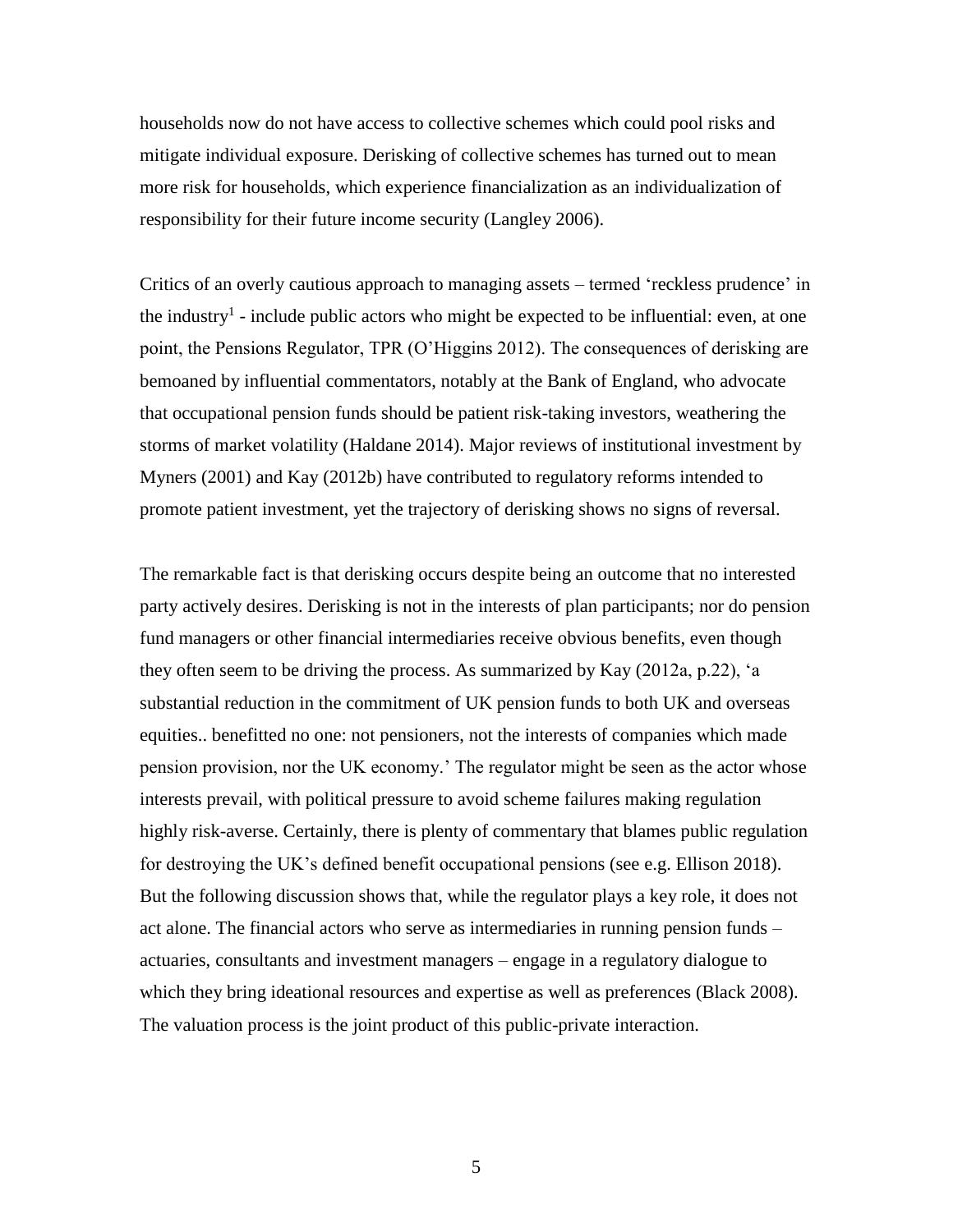This paper identifies three features of the valuation process which have combined to produce the perverse outcome of derisking. First, it is argued that specific expertise on pension scheme viability, cultivated by actuaries, has been displaced by the more generic insights of financial economics. This displacement has occurred partly because of spillover from the cognate privately-regulated area of corporate accounting. But it has also occurred because both private and public actors embrace the promise of financial economics to make the soundness of a pension scheme objectively 'computable' by converting incalculable uncertainty into calculable risk (Nelson and Katzenstein 2014; Esposito 2018, p.223). The key move in this calculation is to equate the riskiness of an asset with the volatility of its market price. Second, public-private interaction in regulation produces herding, due to the regulator's reliance on industry norms and benchmarks. The available market information leaves space for judgment, but this space is closed down by treating average judgments as a privileged form of information, almost as if they themselves are products of a market process. Third, attempts to reform valuation have failed because of collective action problems. Public policy-makers might be expected to surmount collective action problems, but this is stymied by the regulator's dependence on dialogue with private actors and by the risk-aversion of political actors.

Braun (2016) has argued that attention to the performativity of financial economic theories is an essential part of the research agenda of opening the black box of financial market practices. The next section introduces this argument, along with the complementary view that the practices of the industry should be understood as arising from a social process driven by the need for coordinating conventions (Nelson and Katzenstein 2014). It is argued that we should think of regulators as active participants in this process of market construction and coordination. But they operate inside, not above, the process, which is why this mode of public policy-making can be vulnerable to herding and fail to resolve collective action problems. In response, critics have proposed more democratization of regulation, but their case relies on an interest-based account of regulatory capture rather than grasping how public actors, both regulatory and political, can be constrained and steered by accepted theories.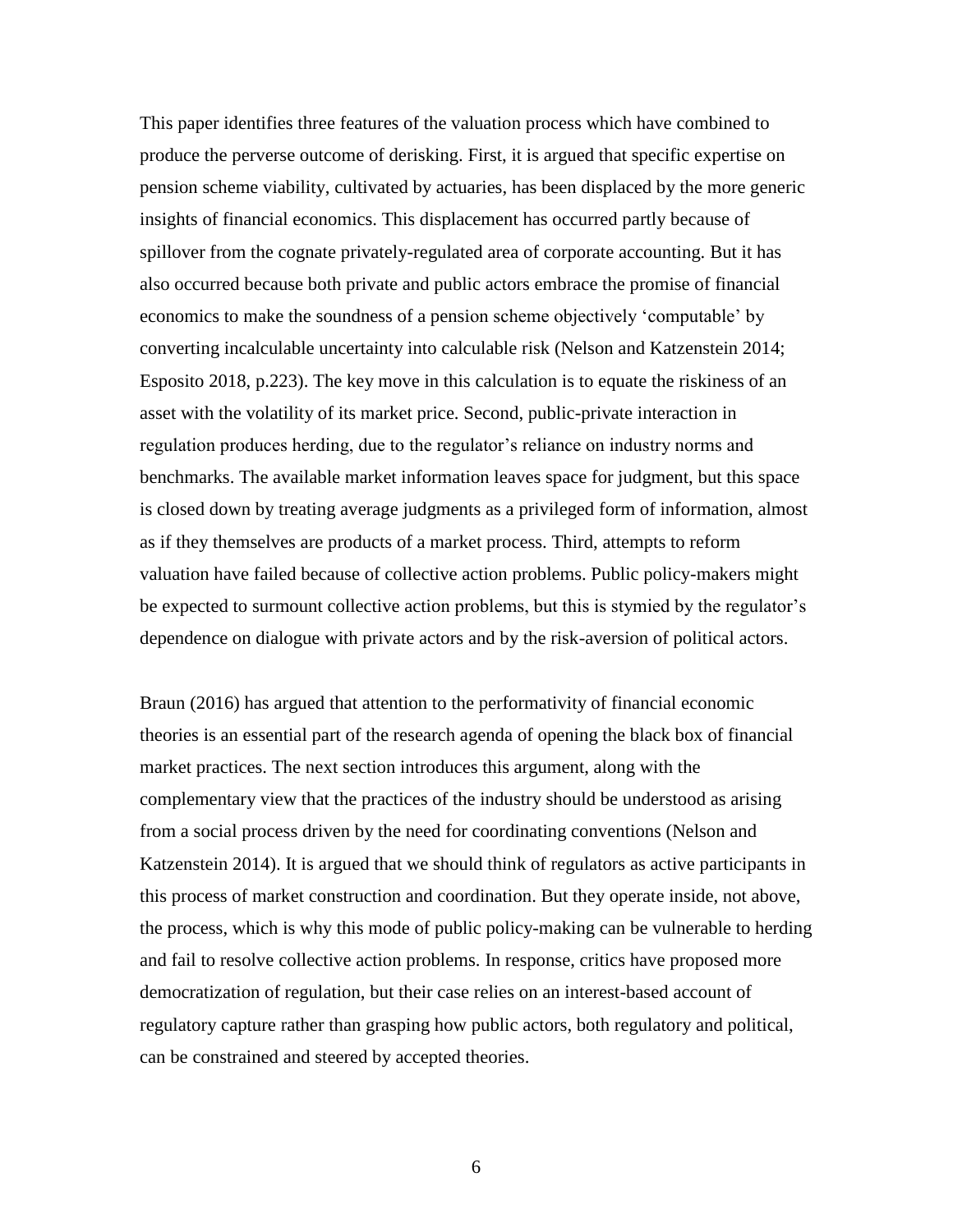Derisking is the result of a set of practices around pension fund valuation, which in turn affect asset management. Section three presents evidence on derisking in the UK and compares the UK with other countries.. Section four demonstrates how valuation practices apply financial economic theory, and introduces the critical assessments advanced by the Bank of England and others. Section five presents a case study of a sustained campaign to modify valuation outcomes in response to the effect of quantitative easing on interest rates, and examines why the government apparently preferred not to intervene. The final section concludes with some thoughts on what is to be done: specifically, whether finance can be steered towards serving public purposes through more democratization and politicization of regulation.

### **2. The role of theories in financial regulation and practice**

There is now a burgeoning literature which grapples with the problem of explaining and interpreting the institutions of financial markets: the ways that financial instruments are constructed, valued and traded. The role of theories in shaping the operation of markets finds strong expression in the concept of performativity (MacKenzie 2008), while others argue that socially and culturally-founded conventions guide behavior (Nelson and Katzenstein 2014). This section provides a selective review of this literature and draws out the implications for understanding regulation, meaning in this context the establishment of rules and practices of market conduct by authoritative public agencies or private associations.

The performativity approach seeks to understand how economic theories affect the operation and regulation of markets. Its key insight is that 'the economy is embedded in economics' (Braun 2016, p.258). Economic ideas do not 'act on' the economy; rather, economic ideas are performed through the operation of markets. Instead of criticising economics for its unreality (in particular, its thin characterization of humans as rational actors), we should appreciate how economics is a program for constituting markets, determining how participants understand those markets, and thereby profoundly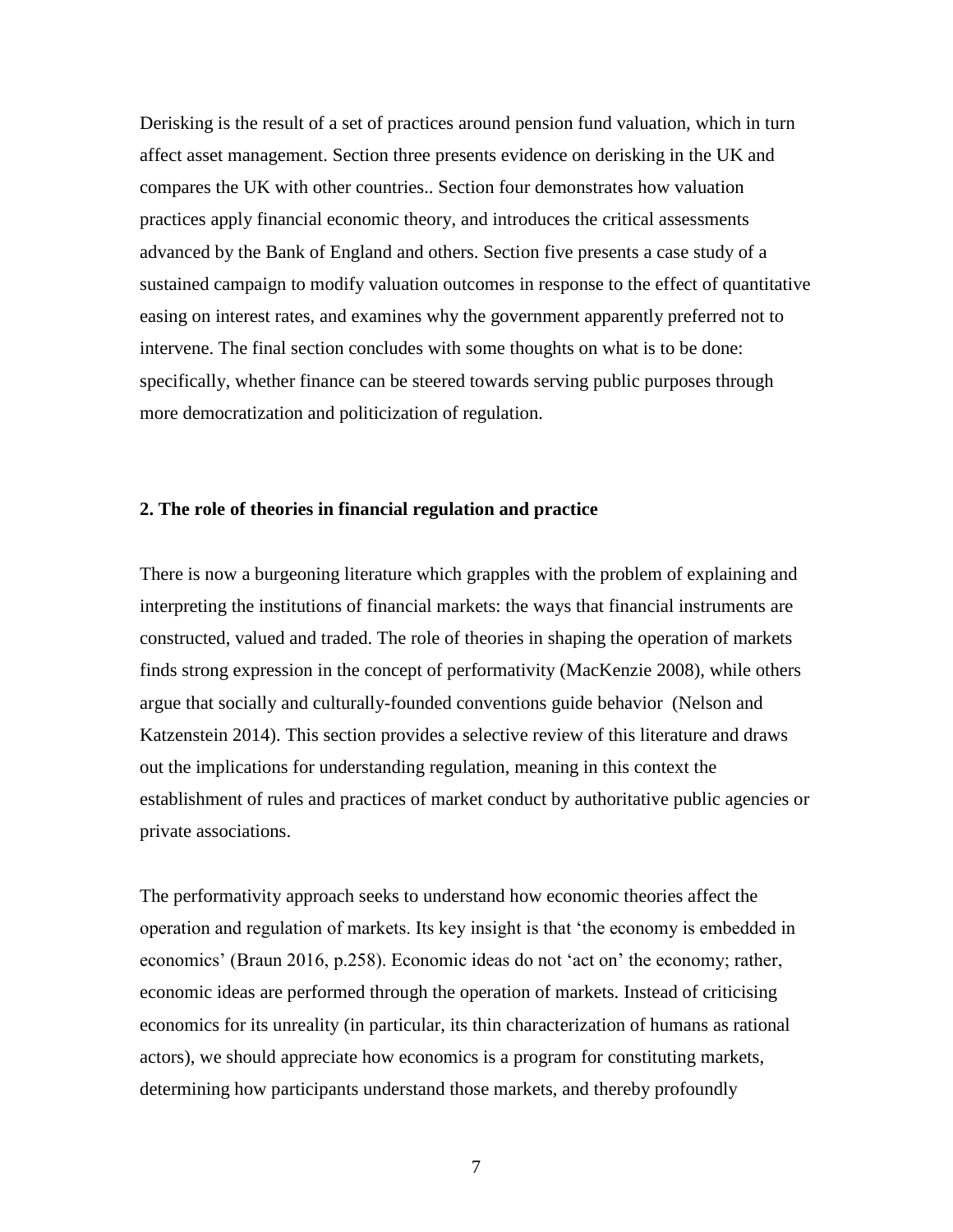influencing material outcomes. Thus the capital asset pricing model is 'performed' in models used by financial intermediaries to price assets and engage in arbitrage (MacKenzie 2008), while the 'efficient markets' axiom that the market prices of assets are the best available estimate of future income flows guides passive investment strategies based on index construction and trading (Braun 2016).

Contributions to the literature make more or less strong claims about the performativity of economics (MacKenzie 2008, p.17). A 'weak' claim is that participants in market processes use insights from economics; a stronger version is that the theory alters the world in a way which makes the theory more true. This also permits the possibility of counterperformativity, where the use of an economic model undermines its predictive power. MacKenzie does not embrace the notion, put forward by Callon, that performativity in economics cultivates the rational egoism of market participants; on the contrary, he finds that market actors engage in collective action to build institutions in the course of performing financial economic theory (2008, pp. 151-2). This opens up connections between performativity and regulation, as it suggests that actors can engage in deliberate design to achieve desired outcomes (MacKenzie 2008, p. 274).

It is not generally possible to verify the predictions of a theory and thereby evaluate its 'truth'. In pension fund valuation, the correctness of the prediction (that a fund has sufficient resources to honor future claims, or not) cannot be verified for some time, so adherents replace truth with credibility or trust. Nelson and Katzenstein (2014) argue that financial techniques are embraced because of their credibility: specifically, their capacity to turn incalculable uncertainty into calculable risk. They demonstrate how practices such as the calculation of value-at-risk are useful to both market actors and regulators, despite being known to be flawed. They are silent on the theoretical origins of the calculation, which can be seen as a performance of financial economics. Instead, they emphasize how conventions 'are adopted by pragmatic, intentional agents seeking steadier footing in the presence of epistemic uncertainty.' (Nelson and Katzenstein 2014, p.362) This focus on conventions highlights how practices gain force by being used and becoming familiar. For Nelson and Katzenstein, conventions are 'social', and they serve their coordinative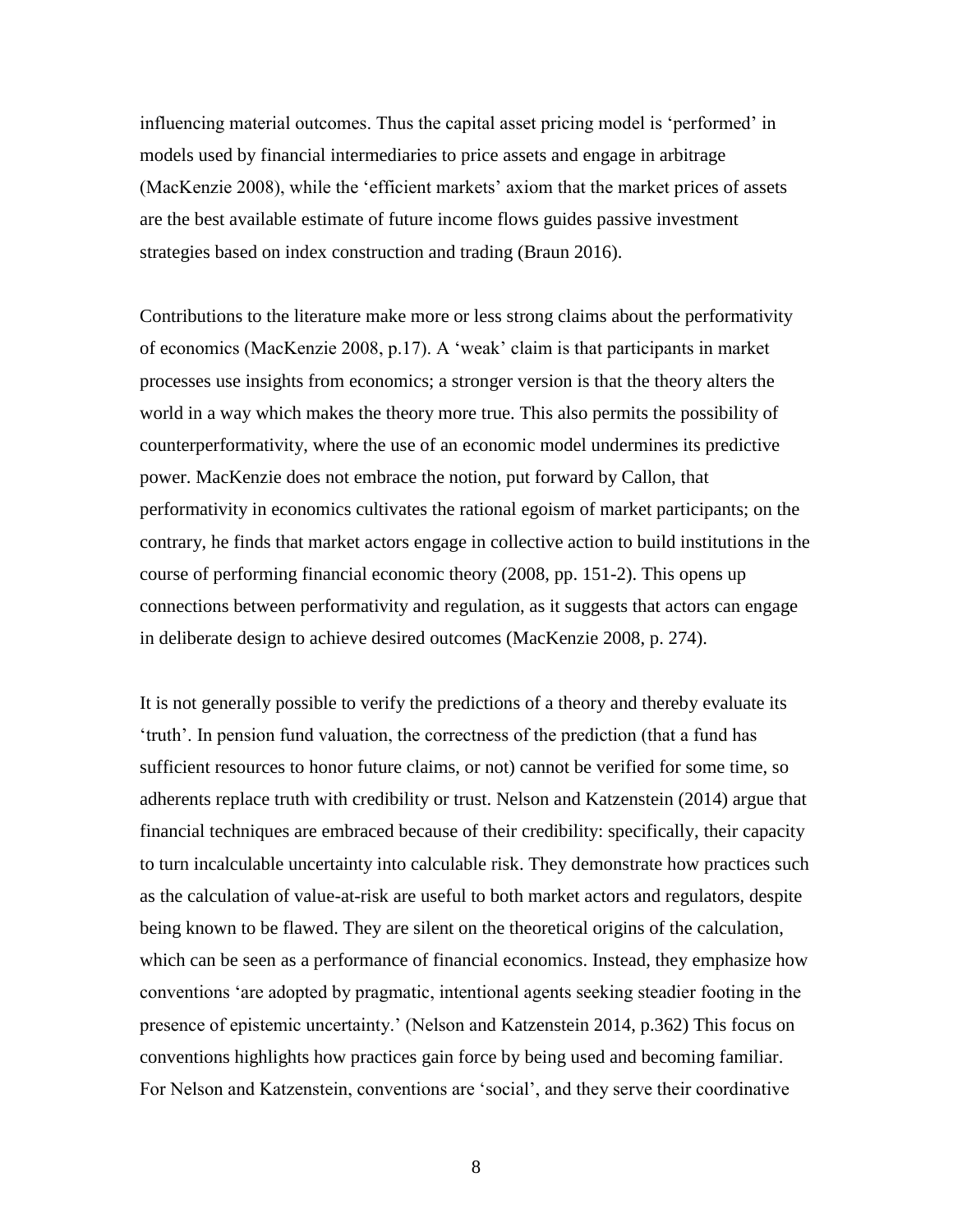function by becoming 'common knowledge'. While the models used in finance are rooted in 'some theory and historical evidence', Nelson and Katzenstein (2014, p.363) propose that they have been rendered 'tractable' by social processes. Thus theory is not so much performed as absorbed.

Reading McKenzie together with Nelson and Katzenstein, conventions appear modifiable but sticky and path dependent. Nölke's (2010) analysis of private international standardsetting by the International Accounting Standards Board (IASB) provides insights into the reasons why conventions might not be changed even when they are known to be dysfunctional. The IASB persisted with fair value accounting (valuing assets and liabilities at current market prices) in the face of evidence that it could be procyclical and heighten financial instability. In explaining its reluctance to vary the rules, the Board argued that 'markets would be more confused by some sort of arbitrary measurement attribute' (Nölke 2010,p.40). As Nölke puts it, the standard-setters 'cherish the consistency of their models' (2010, p.45). They rejected pressure to produce 'regulatory numbers' oriented towards public policy goals, fearing erosion of their own authority. While Nölke's interpretation is that private international standard-setting was oriented towards the protection of investor interests and colored by the dominance of the Anglo-American model of capitalism in the regulatory setup, his account also shows how a private regulatory body may be locked into the performance of a theory for reasons of reputation and credibility. It might be thought that a public regulator can escape this lockin because it has coercive authority. But public regulators also have reasons to be concerned about reputation and credibility. Their enforcement powers are often limited, cumbersome and subject to challenge in the courts, leading regulators to prefer persuasive techniques such as benchmarking and the promulgation of codes of practice.

The following discussion identifies several reasons why pension fund valuation has been colonized by financialized techniques, drawing on Chiapello (2015). These include 'spillover' from accounting practices: a process which helps us to appreciate how techniques can become pervasive, eliminating distinctive practices within a sub-sector. There are also 'herding' tendencies created by the regulator's reliance on norms and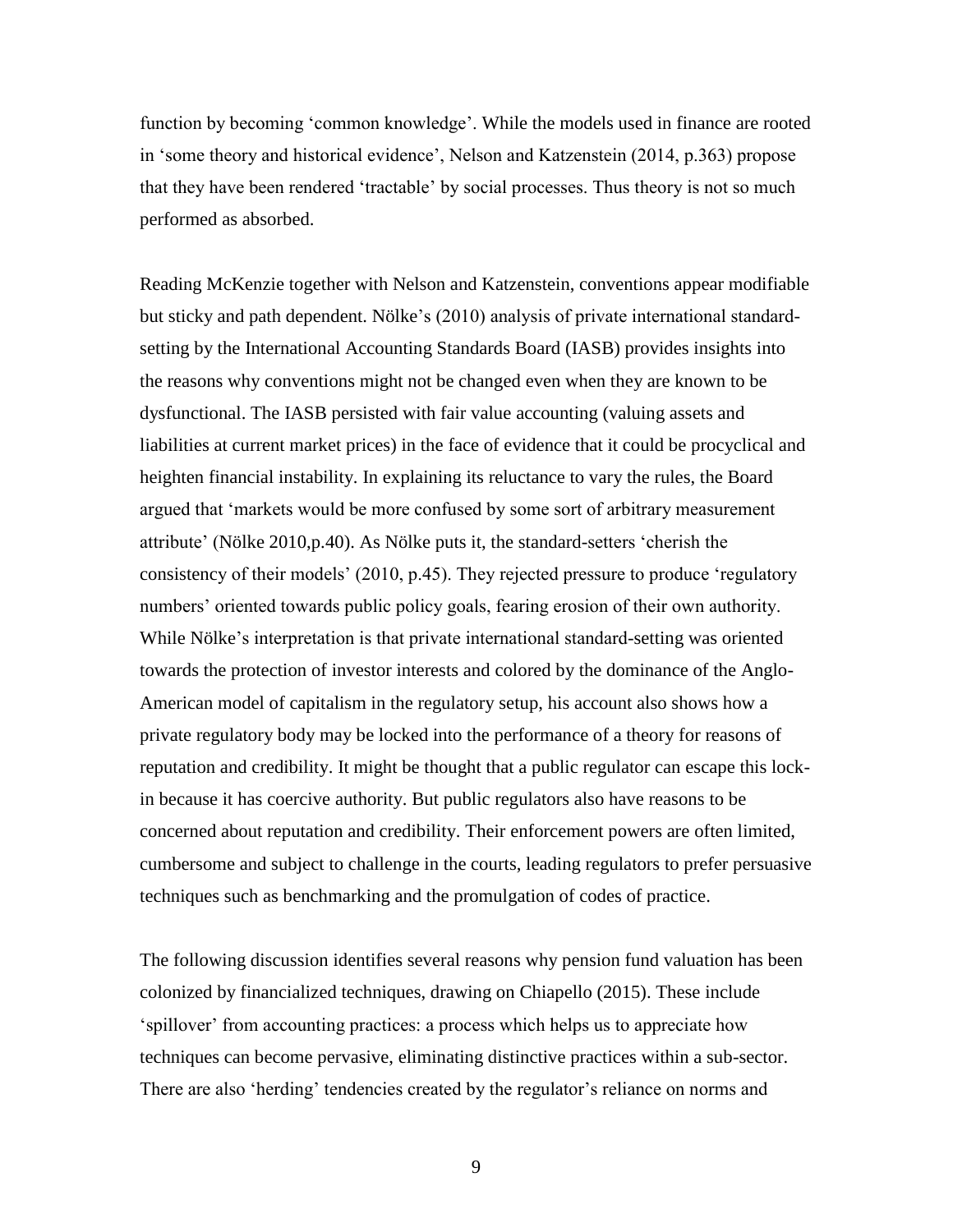benchmarks to assess valuation practices, and tendency to reject claims that a sector or scheme is idiosyncratic. Both these processes can be found in Chiapello's (2015) account of colonization. There is also a third process at work noted by Nölke, which is that the negotiated style of regulation creates a collective action problem in which the regulator is reluctant to change course or create exceptions for fear of damaging its authority.

Black's (2008) account of the 'principles-led' approach to regulation adopted in the UK gives some insight into how regulation becomes locked onto particular paths and practices. Principles-based regulation is a particular form of interaction between the regulator and the industry which delegates to regulatees the task of establishing appropriate internal controls to ensure that outcomes align with the regulator's objectives or principles. The idea that this would mean a 'light touch' was promoted by some British public authorities as part of their program of regulatory competition in the financial sector (Black 2008, p.10). But the reality is more complex. Far from engendering risky behavior by the regulatee, those to whom discretion is delegated may take a precautionary approach due to uncertainty about what will be acceptable to the regulator (Black 2008, pp.28-29). Furthermore, uncertainty leads regulated firms to embrace guidance from a community of advisers and consultants which also tries to reduce uncertainty by acting as 'a force for convergence on a set of broadly common practices' (Black 2008, p.28). As Nelson and Katzenstein (2014) emphasize, this convergence is founded in 'common knowledge' of basic principles of financial economics.

There is a substantial body of criticism of financial regulation in the UK which emphasizes the regulator's close and cooperative relationship with market actors (Johal et al 2014). Dorn (2015, p.23) notes that, in regulating the City of London, there were significant changes in methods: 'from chubby chats to slide rules, then from slide rules to computerised models.. [but] this was not change from private to public.' Dorn argues that 'knowledge remained private' in international finance, and this explains why outcomes have been in the interests of finance, which takes excessive risks and then manages to privatize profits and socialize losses. For Johal et al (2014), the answer is to reduce the distance between regulation and democratic control. Dorn (2015) also argues for a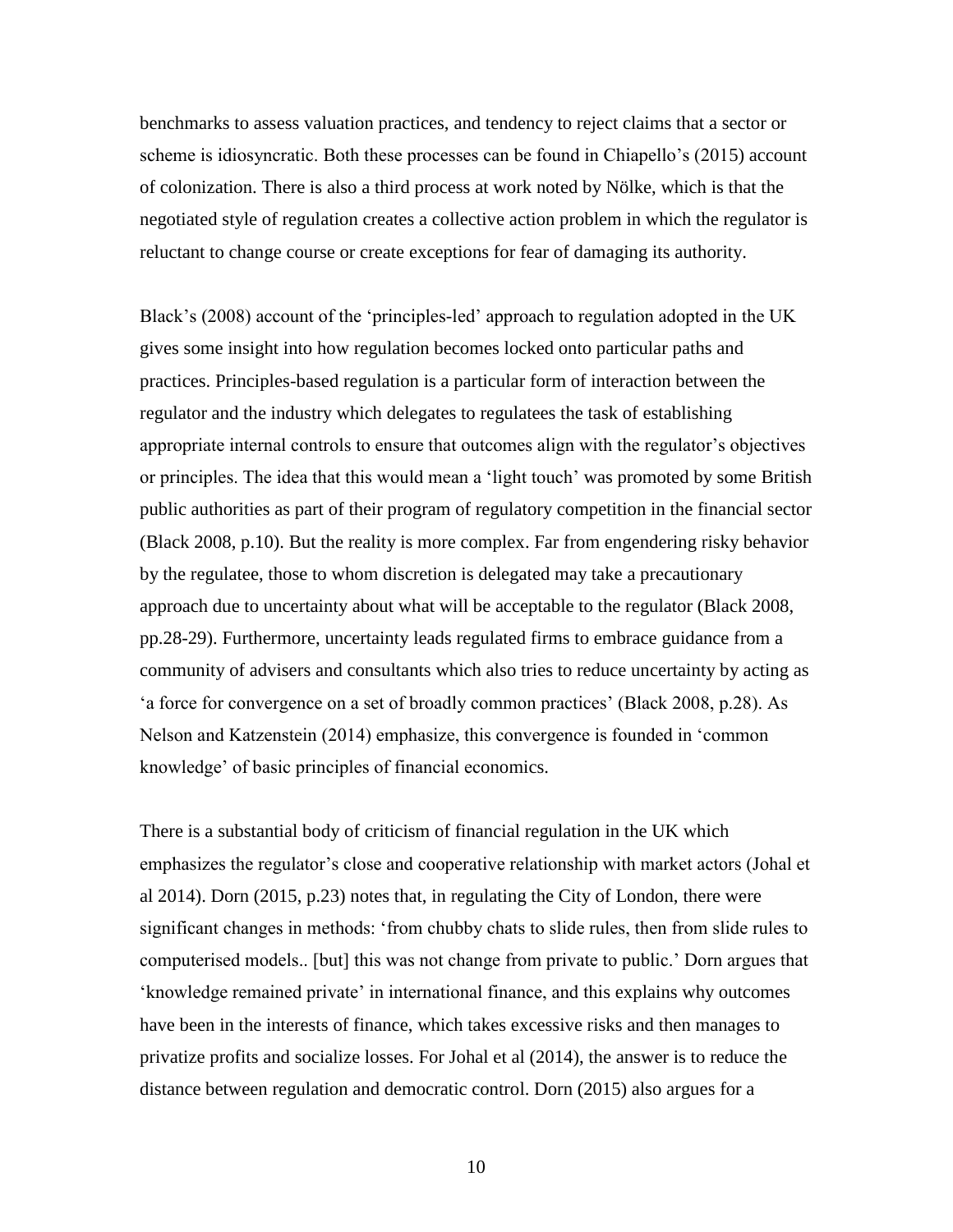reassertion of democratic control: he takes aim particularly at the role of international private regulators, and argues for a return to the national level of politically-accountable regulation. Outcomes would then be more diverse, but, he argues, also more robust.

The argument advanced here is not that private interests dominate over the public good in pensions regulation. Instead, it is proposed that the way valuations are conducted can be seen as a kind of public-private joint endeavor. Pension professionals and the regulator use the same models, and both contribute to their development and implementation. This means that, when we see perverse outcomes that are not in the public interest, we cannot immediately conclude that the interests of one party are prevailing over others, or that more political control would serve the public interest better. Rather, the challenge is to understand how dysfunctional practices have become established, and what kind of collective action is needed to change them.

#### **3. Derisking in UK defined benefit pension schemes**

In the UK, there has been a pronounced and steady trend since the early 2000s in the composition of pension fund investments, towards bonds and away from equities and other assets. The headline figures for defined benefit pensions covered by the Pension Protection Fund are that the share of portfolios allocated to equities fell from 61% in 2006 to 27% in 2018, while the bond share rose from 28% to 59% (Pension Protection Fund 2018, p. 4.) An analysis for the Bank of England by Douglas and Roberts-Sklar (2018) found that the shift towards bonds was widespread over different employers and schemes, with only underfunded schemes backed by strong corporate sponsors bucking the trend.

This section aims to locate the UK case within the wider landscape of pension fund governance. The UK has been distinctive in the extent to which funds have altered their asset allocations away from equities and towards bonds. A recent study by McCarthy et al (2016) highlights the very opposite trend in investment patterns in the US, the Netherlands and Finland. Between 1950 and 1980 (US), 1980 and 2000 (Netherlands), or still more recently (Finland), there was a pronounced shift out of bonds and towards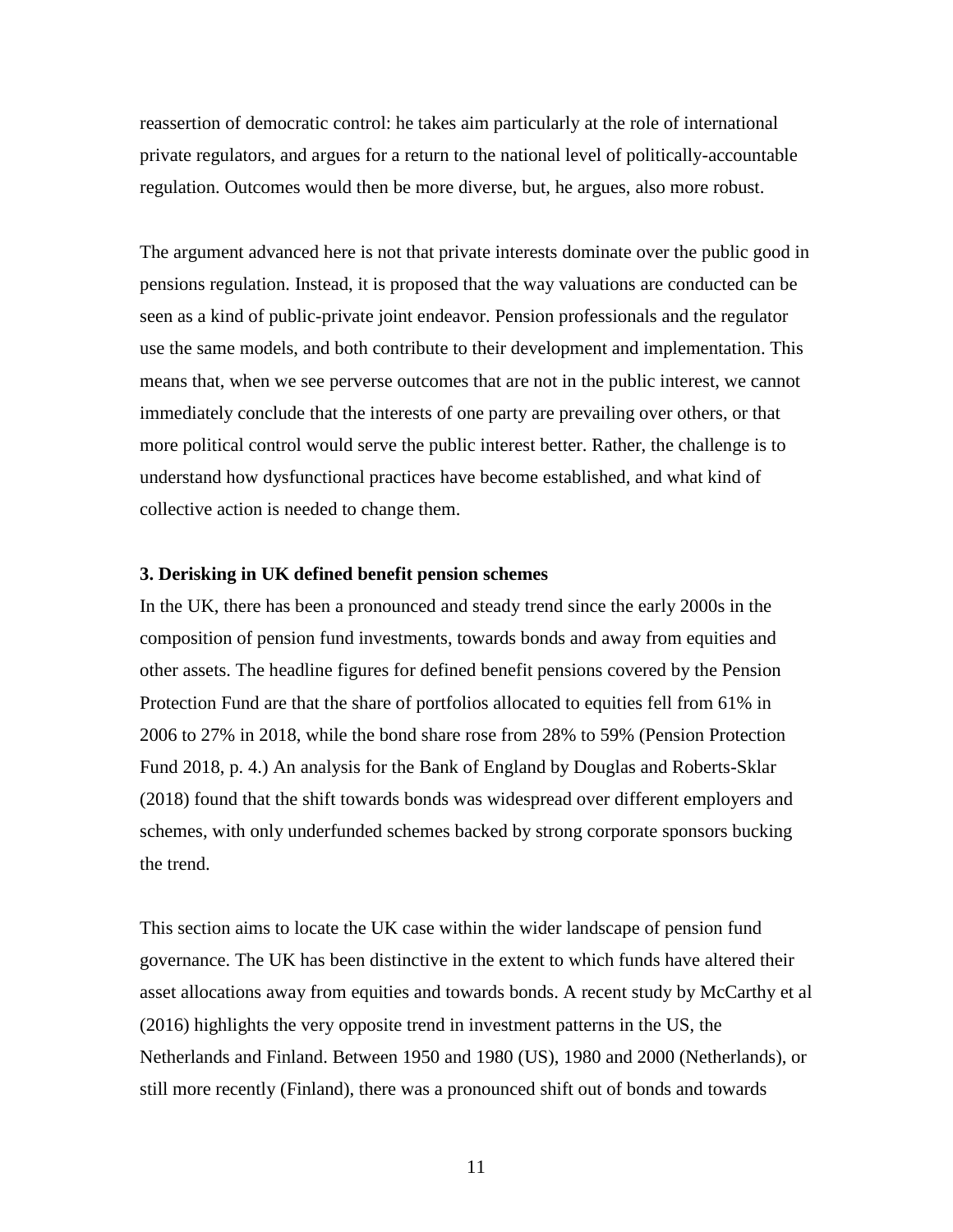equities in all three countries. Using OECD data on similar kinds of schemes – 'traditional DB pensions' – to update their findings suggests that the thrust of their analysis still holds. The bond share has risen in the US, but only slightly, from an average of 36% in 2000-07 to 40% in 2014-18, while in Finland it has fallen from 45% in 2004- 07 to 30% in 2014-18.<sup>2</sup> More comprehensive data are available for the grand total of all pension schemes, including DC schemes. These show no sustained change in the risk profile of US schemes, a move out of bonds in Finland, and volatility in allocation in the Netherlands.

This presents a puzzle: if derisking is a product of valuation practices, and if those practices are derived from financial economics, we should expect that countries that are integrated into the world of finance all demonstrate similar trends. Indeed, there is a widely-held view that, because financial economics dictates derisking, it will have, or is having, a negative effect on the sustainability of DB schemes across the developed world (Monk 2009). To explain these different national patterns and trajectories, we need to explain how some pension systems have been immunized against financial economics, or how they have translated the key insights differently.

The study by McCarthy et al (2016) illustrates how a key idea of financial economics, which they term 'modern portfolio theory' (MPT), spread slowly and sporadically among countries with large funded pension schemes. The central idea of MPT was that fund managers could manage risk without sacrificing returns by holding a diversified portfolio of assets. This insight fell on stony ground in countries which maintained quantitative asset restrictions (QAR), which compelled fund managers to hold fixed proportions of assets deemed to be safe. But in countries which gave pension fund trustees discretion to choose their own prudent strategy – those governed by the Prudent Person Rule (PPR) – the insights of modern portfolio theory were quickly adopted (Horváthová et al 2017). Thus PPR was associated with investment allocations heavily weighted towards equities in the two early adopters, the US and the UK. The changes found by McCarthy et al for Finland and the Netherlands reflect the subsequent adoption of the PPR and accompanying dissemination of portfolio theory.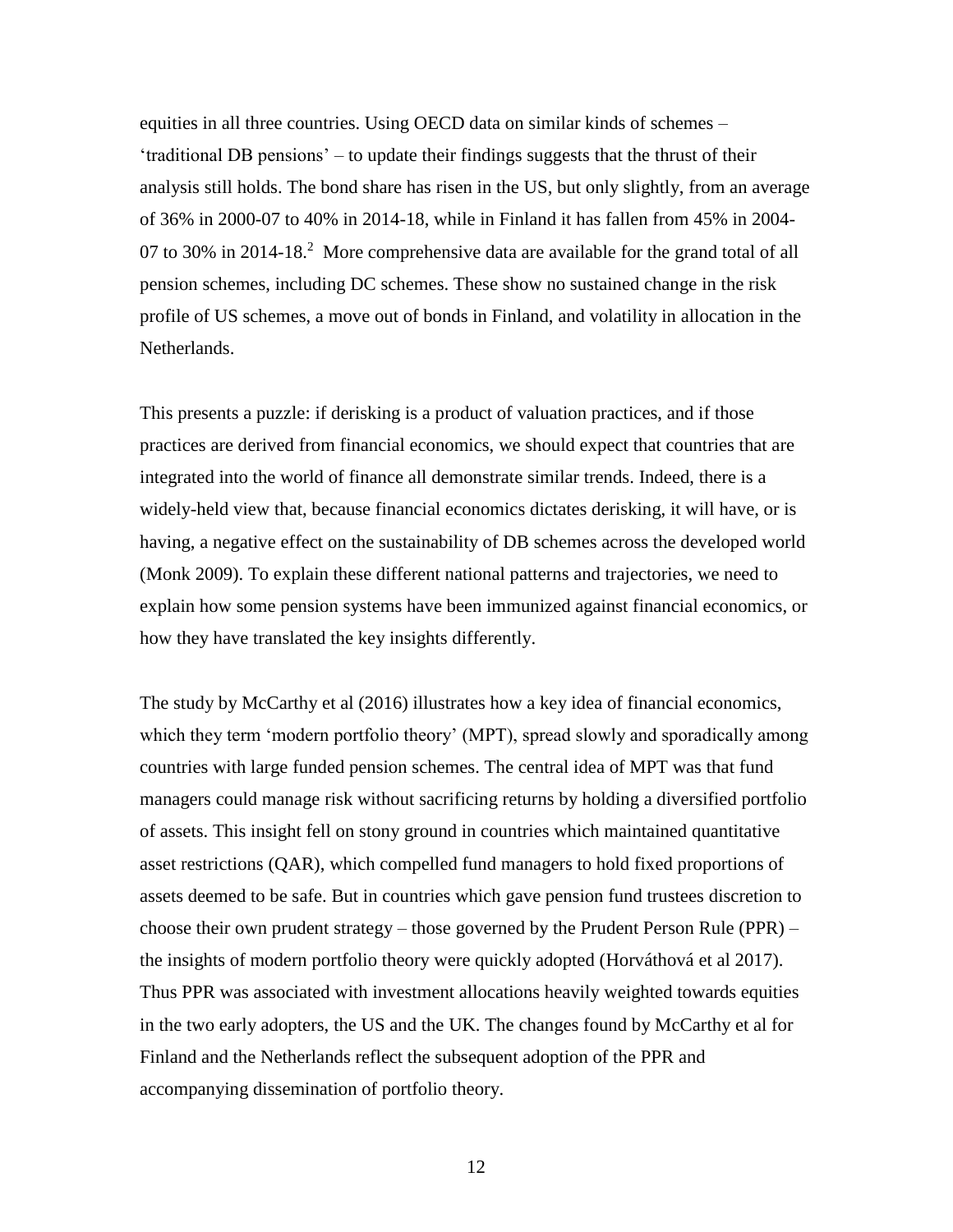The valuation practices that have driven derisking in the UK are located within a PPR regime. To understand why other PPR systems have not shown the same tendencies, we need to find relevant differences in the determinants of investment strategy beyond the familiar PPR/QAR difference. Focusing on the relatively well-documented cases of the Netherlands, Finland and the USA, three differences emerge which are now discussed in turn. They are (1) the roles of employers and employee representatives in governance, relative to financial intermediaries; (2) the extent of risk-sharing with beneficiaries, and (3) other factors affecting public exposure to pension scheme losses, which are reflected in various regulatory rules to do with discount rates, smoothing and recovery periods.

The roles of employers and employee representatives in governance, relative to financial intermediaries, is central to the extent of financialization that occurs. Analyses of investment strategy based on shareholder value maximization (SVM) often ignore the industrial relations of pension schemes, even though increases in employment costs will also impair shareholder value. This financialized world view came to be reflected in boardrooms, as new accounting standards changed the internal corporate politics of pensions. Once largely ignored by senior management and left to Human Resources departments to cultivate, the prospect of pensions having a substantial balance sheet impact led finance directors to take a close interest (Whiteside 2003).

While schemes cross-nationally have experienced this change in the internal corporate politics of pensions, we can expect that industrial relations concerns bear more heavily in continental European pension systems where governing boards have balanced employeremployee representation than in the Anglo-American model where employer-nominated trustees dominate. However, the expectation has been that member representation leads to more conservative investment allocations, whereas employers will favor riskier equity investment (Wiss 2015, p.135). McCarthy et al (2016: 761-3) argue that this pattern was not sustained in either the Netherlands or Finland because of contribution cost-sharing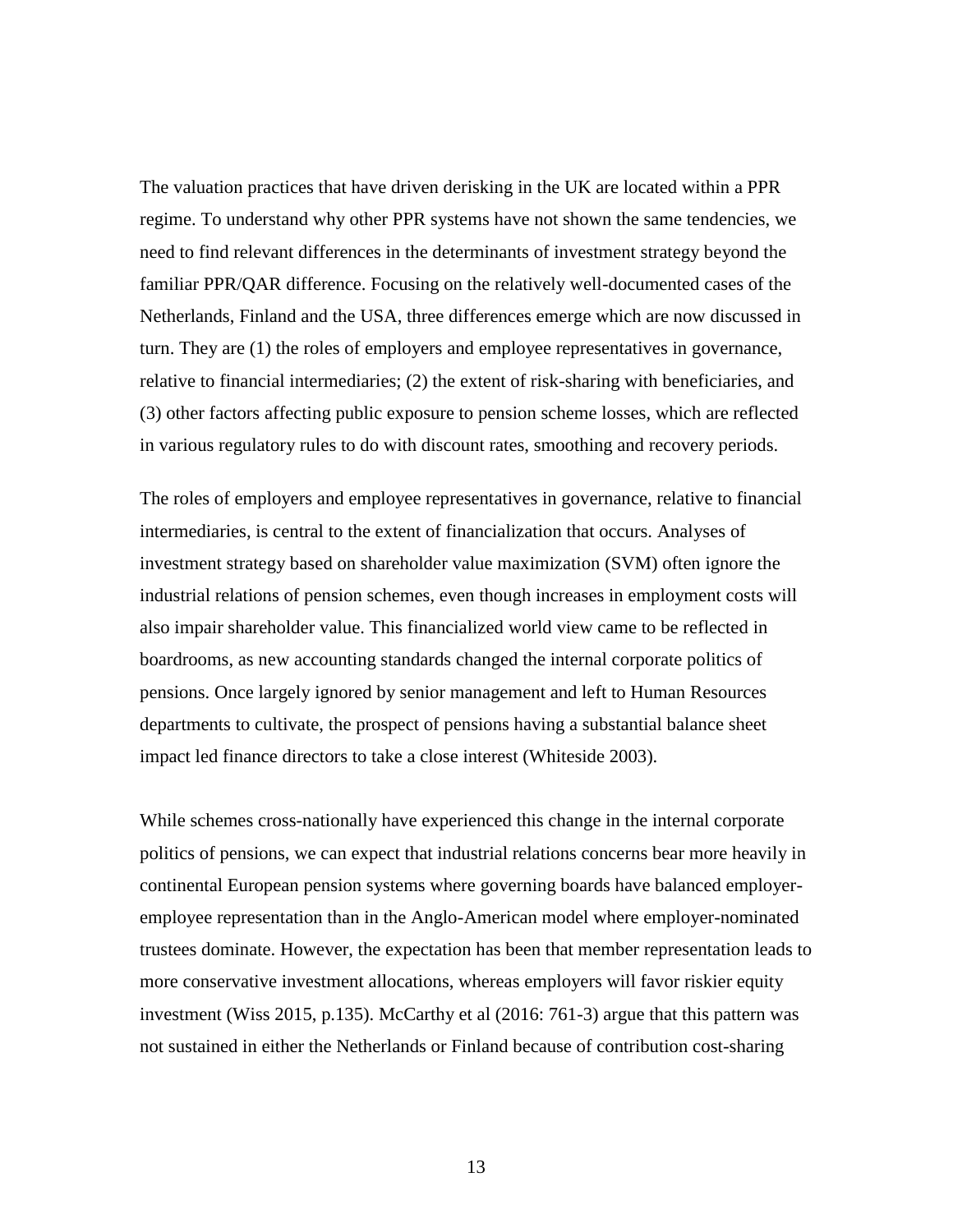between employers and employees. Unions in both countries saw higher returns through equity investment as preferable to contribution increases.

McCarthy et al (2016) explain investment allocation by identifying the evolving preferences of unions and employers, particularly around shareholder activism. While aspects of fund management have been delegated to intermediaries, they cleave to the premise that 'it is employers and employees who are ultimately responsible for making decisions about broad asset allocation' (Gelepithis 2019 543). Gelepithis challenges this premise, arguing that 'financial professionals involved in pension fund capitalism such as asset managers, actuaries, and pension consultants exert an independent influence over pension fund investment strategies' (2019 545). The analysis presented in this article supports Gelepithis's claim that derisking has been promoted by financial intermediaries, but this raises the question of why the risk-management models of intermediaries have gained more influence in the UK than in other comparable systems. Answering this question brings us to the two other sources of variation noted above: the extent of risksharing between employer sponsors and the beneficiaries of pension promises, and the effect of public sector exposure on the regulatory framework.

The idea of a 'defined benefit' appears to preclude the possibility that benefits may be adjusted in the light of investment returns, but DB systems often retain some scope to adjust benefits at the margins. Most striking is the Dutch case, where poor investment returns can lead to adjustment, not only of pension promises, but also of pensions in payment (Wiss 2019, pp.509-510). Discretion over the inflation-indexation of pension benefits is also found in the US, where underfunded schemes must scale back indexation. In the UK, trustees for many years retained some discretion over indexation and other improvements to benefits, but this was eliminated, at least at low rates of inflation, by successive Pensions Acts. In short, benefit promises are exceptionally well-protected from investment underperformance in the UK. This means that any shortfall in the assets of the fund relative to its liabilities (promised pensions) must be made up by the employer rather than by scaling back liabilities. Rapid repair will mean that the contributions that employers have to pay become volatile, and if this volatility is costly to the business,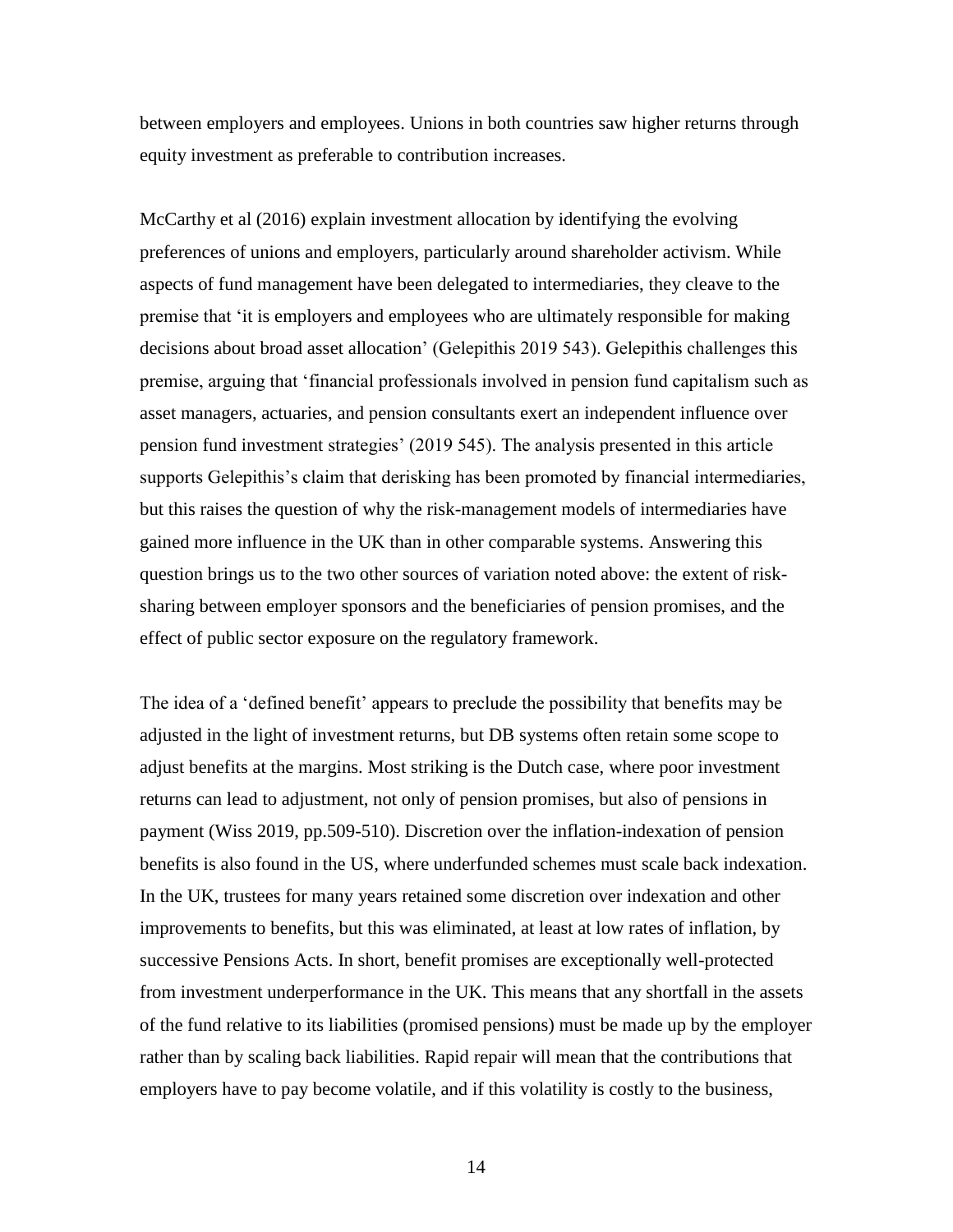employers will seek to reduce it by reducing the volatility of asset values, i.e. by derisking.

There are some fundamental similarities in regulation across countries: the practices of discounting liabilities to get a present value and comparing that with marked-to-market asset values are pervasive. But systems differ in how much 'smoothing' regulators allow, and how they respond to underfunding. They can allow long recovery periods, or they can insist that any shortfall is repaired rapidly. Pension systems also differ in the rules governing overfunding; i.e. in the extent to which reserves can be accumulated to buffer the impact of volatile asset prices. In the UK, the employer owns the surplus and can take a contributions holiday (a practice which tax rules have, at times, required). Other systems allow surpluses to accumulate, which means that a scheme is less likely to be forced to derisk to guard against deficits. Without going into all the details, it is important to note that a funding regime can be seen as 'strict' in requiring a high level of funding, without this also dictating derisking. As the following sections explain, derisking is driven not by concerns about the level of funding, but about its volatility.

In summary, the UK can be seen as an extreme case of financialized valuation in defined benefit pensions. The ideas about valuation discussed below are widely disseminated cross-nationally, but in each system they come up against countervailing ideas, carried into valuation governance by unions, employers, actuaries, regulators and governments. These countervailing ideas are widely known and discussed in the UK, but they are not carried effectively into valuation governance. The following sections examine why this is.

#### **4. Caution: Theory at work**

This section first provides a brief summary of how the ideas of present value, marking to market and probabilistic risk estimation come together in the periodic (triennial) process of conducting a DB pension scheme valuation in the UK. The discussion then backtracks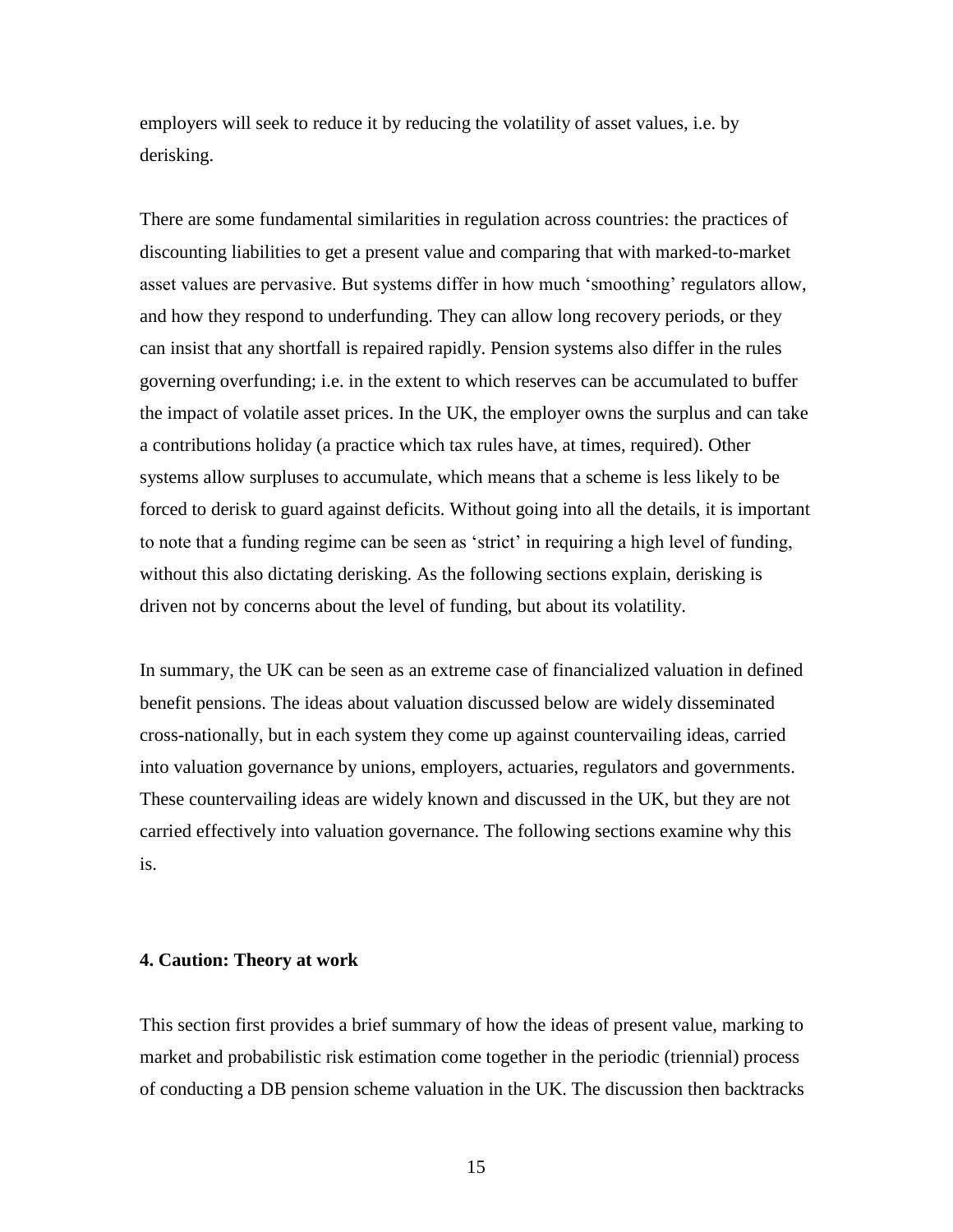to the previous method of regulating valuations: the Minimum Funding Requirement (MFR) introduced in 1995. The effect of the MFR on investment allocation was widely recognized as dysfunctional, and the problems were summed up in a report by a leading City grandee, Paul Myners, in 2001. Myners' recommendations informed the 2004 Pension Act, which introduced the Scheme Specific Funding Requirement, which remains the basis of the system operating today. The recommendations were also translated into the 'Myners Principles' for institutional investment fund management. The widespread promulgation of these Principles creates the impression that Myners' recommendations were adopted and implemented, yet on closer inspection it turns out that they have been eviscerated. A 2012 report on institutional investment (Kay 2012b) showed that essentially the same issues as identified in 2001 remained.

The aim of a valuation is to establish whether the accumulated assets of a pension fund will be sufficient to meet its accumulated liabilities. These liabilities consist of a stream of pension payments, often far into the future. The standard practice is to discount those liabilities into a single figure - a 'present value' – which can then be compared with the accumulated assets. If assets are invested in 'rewarded risk' classes and 'marked to market', it is inevitable that the valuation outcome will be volatile. Conversely, 'valuation risk' can be reduced by matching the assets of the fund to the basis for the discount rate used to calculate liabilities. For example, if the discount rate is based on the interest rate on UK government bonds ('gilts'), then investing assets in gilts ensures that a fall in that discount rate, which raises the present value of liabilities, will also raise the market value of matched assets.

This process of matching to manage valuation risk is conventionally known as 'derisking', although it does not actually make pensions more secure. As Merton (2014) highlights, conventional risk metrics focus on volatility in the value of the accumulated fund (asset focus) instead of looking at the risks to retirement income (income focus). The safest investment from an income viewpoint – a deferred inflation-protected annuity – may have a volatile price, but this asset price volatility does not present a risk to future pension income. Furthermore, since a so-called high risk investment strategy generates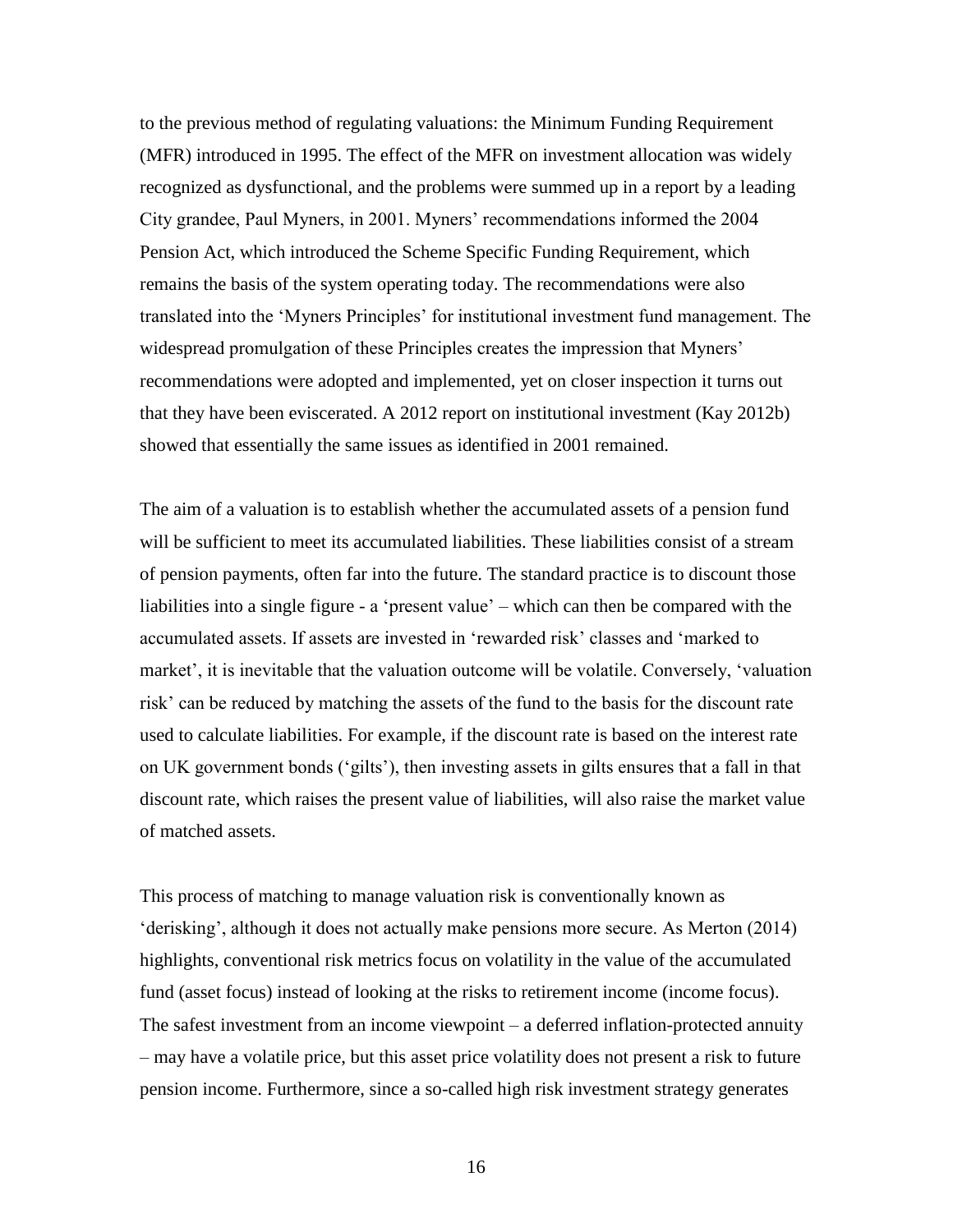more income than a low-risk strategy, the income lens reverses the asset lens on what is risky. The 'derisked' strategy is the one less likely to secure future pensions (Jacka and Hernandez 2019).

Arguably, the traditional approaches of the actuarial profession implemented an income focus. However, they did so with techniques that came to appear old fashioned and unduly discretionary as financial economics took hold, such as 'smoothing' asset values rather than marking them to market. The victory of financial economics in UK pensions regulation partly reflected a loss of faith in actuarial judgment, triggered at least in part by the high-profile failure of the Equitable Life insurance company (Collins et al 2009). The ensuing crisis and reform of the actuarial profession contributed to the unification of professional approaches to pension fund valuation around the insights of financial economics.

Trustees and employers are not compelled to engage in matching to manage valuation risk, but they can be forced into matching if they cannot demonstrate a capacity to bear that risk. The procedure followed by the regulator is to require schemes to estimate the range of future asset values (generated by probabilistic modeling) and check adverse outcomes against the employer covenant, a measure of the employer's financial strength and backing of the fund. The logic is that the employer must be able to repair the fund if the risky strategy does not pay off. Trustees can choose to invest in high-return but volatile assets and, correspondingly, select a relatively high scheme specific discount rate, but it takes a strong employer covenant (or a scheme surplus) to do so (Deloitte 2018).

A lot rests on the assessment of the employer covenant. This assessment is the responsibility of the trustees of the scheme, and they can do it themselves – a so-called 'DIY assessment'. However, the regulator has discouraged this by questioning the trustees' independence and expertise, and a small industry of covenant practitioners has emerged. While TPR does not conduct its own assessment of the covenant, it can challenge the assessment put forward by the scheme actuary on the advice of the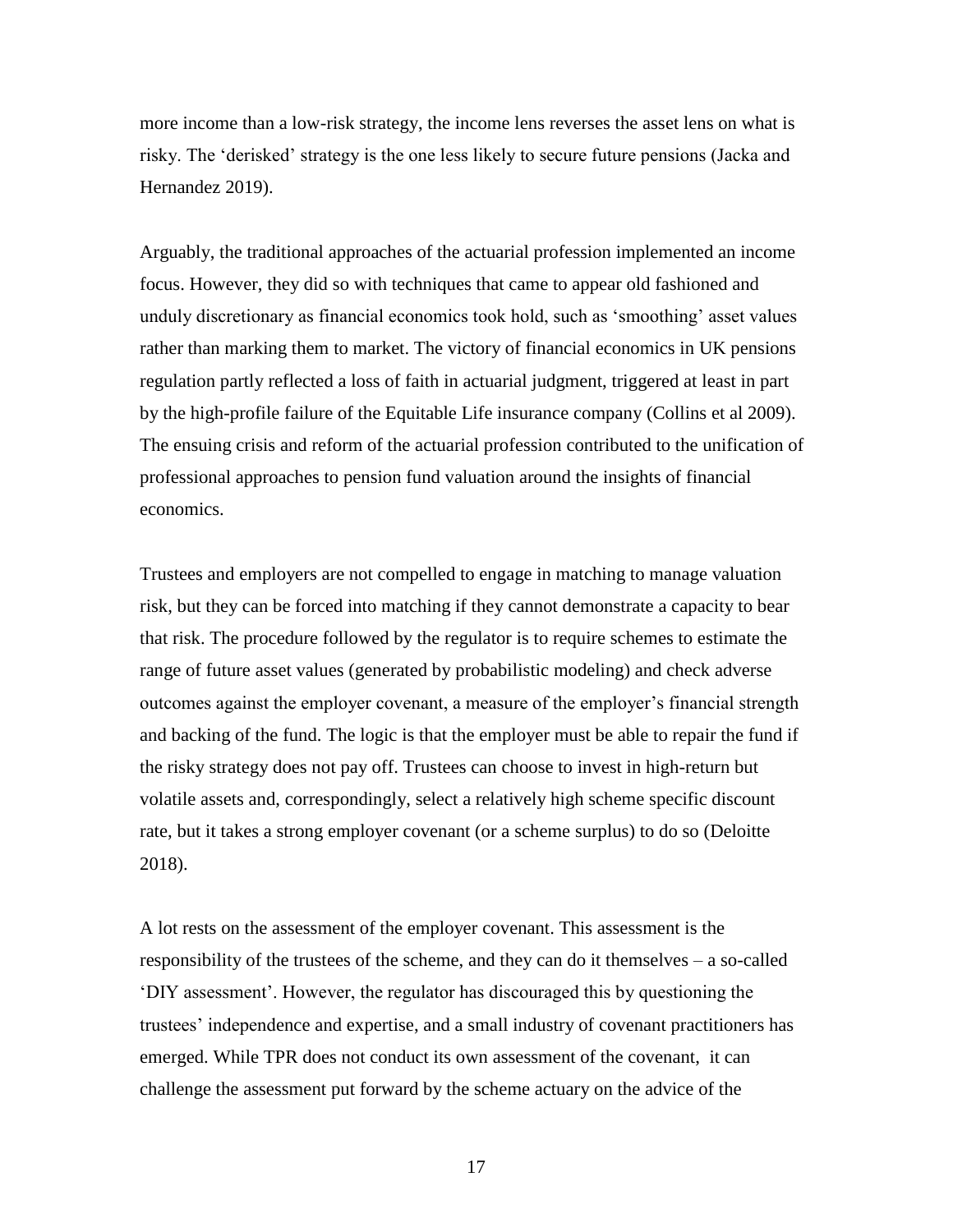covenant practitioner. This in turn encourages the practitioner to anticipate the basis of TPR's view and incorporate this into its own work. Thus there is a kind of circular flow of modelling, knowledge and practice between the regulator and industry professionals.

As Black (2008) argued, this circular flow is fuelled by a search for common standards, benchmarks and norms. This produces herding. There is trustee herding in investment strategies (PCWG 2014: 19-20), and the same is true of the selection of discount rates for the calculation of the present value of liabilities. Herding is facilitated by TPR, which publishes regular reports on the distribution of discount rates used in scheme valuations. The sector has long had a practice of using returns on gilts as a base for stating the discount rate: a so-called 'gilts plus' approach. This has been entrenched by the regulator, who presents rates in the form of margins over gilts. Thus the structure of information privileges so-called derisking strategies in the way it promotes norms and highlights deviations.

To sum up: 'valuation risk' is not the same as risk to pension payments. The valuation is a way of checking whether the accumulated pension fund is on track to be able to pay the promised pensions, but it is just a check, and it is highly sensitive to the assumptions used to inform asset valuation, the selection of a discount rate, and the modelling of risk. Asset price volatility and changes in interest rates driving liability discount rates generate valuation risk and make it attractive to adopt an investment strategy which matches assets to the method for calculating liabilities.

### *The Minimum Funding Requirement and the Myners Review*

The possibility that valuation practices could drive investment strategies in a counterproductive way became apparent in the early 2000s. The 1995 Pensions Act had introduced a Minimum Funding Requirement (MFR), effectively a valuation method. The MFR prescribed the discount rates that should be used to calculate the present value of the scheme's liabilities. For pensions in payment, the prescribed discount rate was the rate of return on gilts, while the return on equities was used to discount liabilities for scheme members far from retirement, and a blend of the two for those within ten years of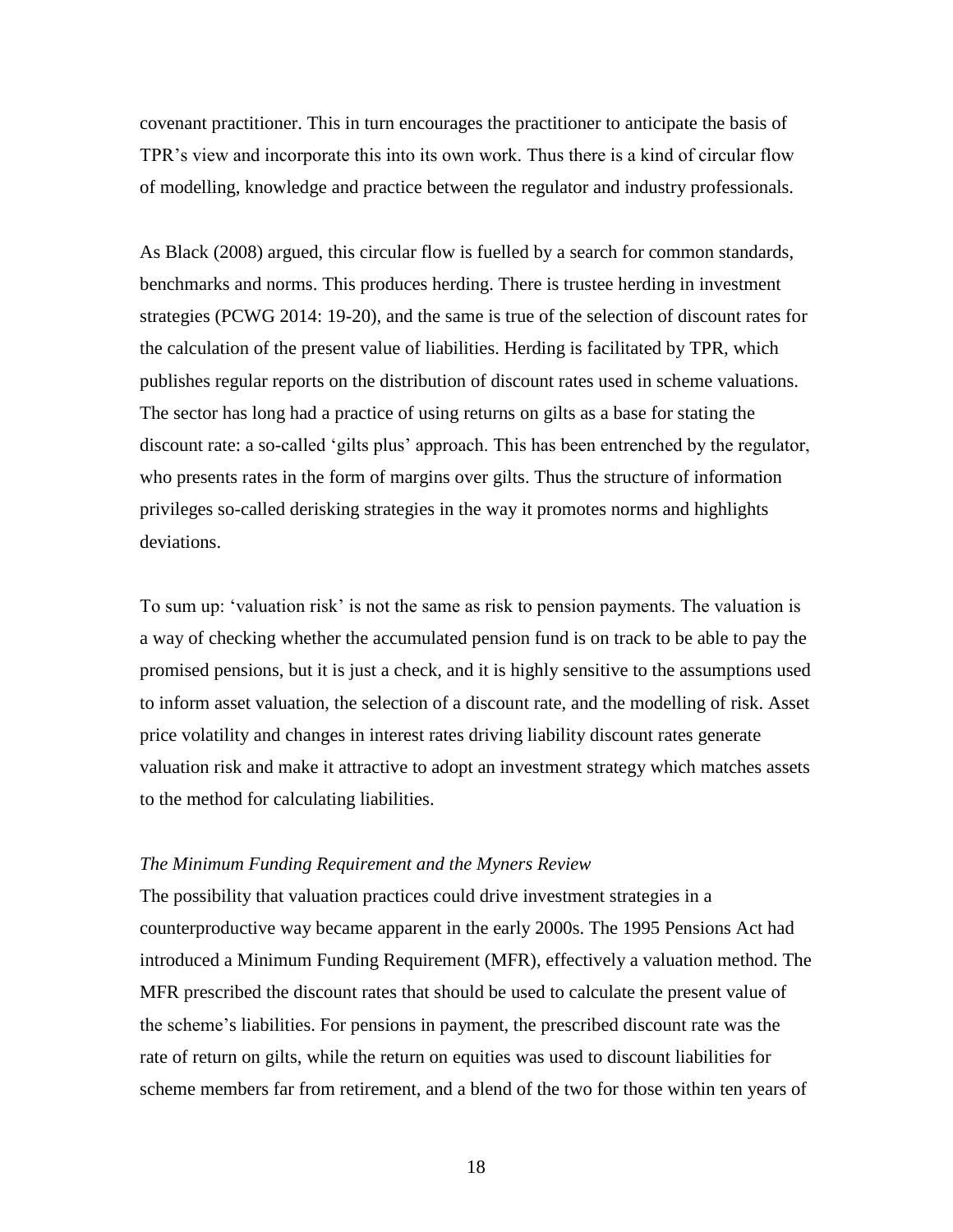retirement. It was not required that funds follow this pattern in their investment strategy, but any 'mismatch' brought valuation risk. Schemes with a substantial surplus of assets over liabilities on the MFR test or a strong sponsoring employer could afford to mismatch, and many schemes were in this position in the mid-1990s. After the dot.com crash of 2000, however, these surpluses disappeared, and there was a pronounced move to matching. In effect, the MFR-based calculation of the present value of liabilities became the liability which investment managers sought to match, rather than the pension income promised by schemes.

In 2000, the Labour Chancellor of the Exchequer, Gordon Brown, asked the chief executive of the investment management company Gartmore, Paul Myners, to conduct a review of institutional investment in the UK, with a remit to consider specifically whether there were distortions in investment decision-making. Myners' main conclusion was that investment management was vulnerable to short-termism to meet the competitive demands of the fund manager 'beauty parade' identified long ago by Keynes. His recommendations amounted to a sustained attempt to promote more patient investment by UK pension funds. Features of patient investment include, inter alia, avoiding short time horizons for benchmarking investment performance, and actively engaging with corporate governance instead of buying and selling shares in response to corporate reporting (Deeg and Hardie 2016). These ideas were incorporated into the so-called Myners Principles, which defined benefit pension schemes are required to sign up to. But the principles have remained voluntary and advisory, and have also been watered down over time. Myners wanted the principle of shareholder activism to be included in legislation, but this was not done. The anti-short-termism principle was 'clarified' in a 2004 review to state simply that there should be clear horizons, with no reference to premature termination, or even to the expected duration of those horizons (HM Treasury 2004, 3.38).

Nowhere was the ineffectiveness of Myners' recommendations clearer than in the evolution of practices over pension fund valuation. Myners argued that there were specific distortions arising from the effect of the MFR on institutional investment. He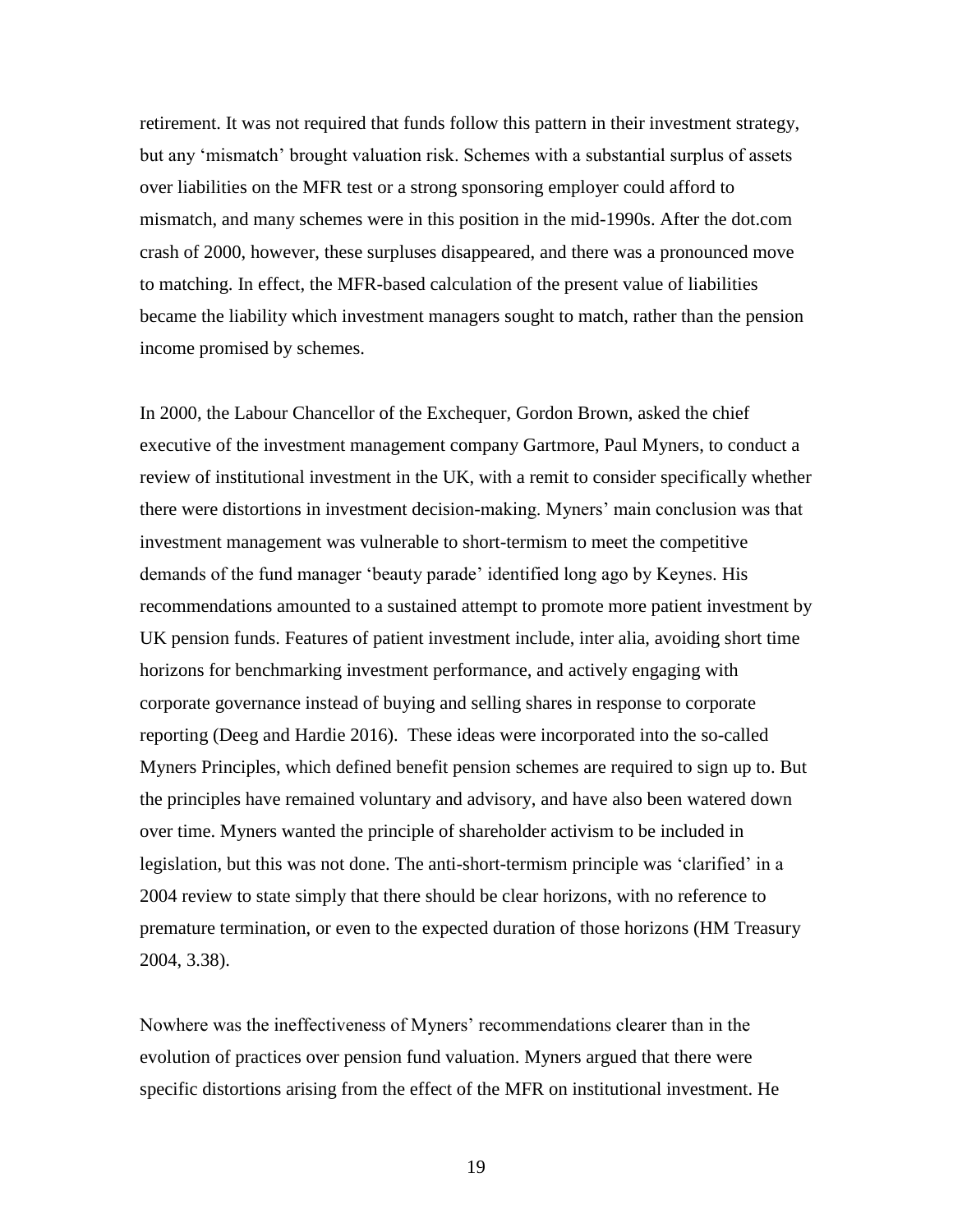proposed that government regulation should avoid prescribing the discount rate in pension valuations, because that induced fund managers to match the assets used to generate the discount rate for the liabilities (Myners 2001: 3.47). Instead there should be a 'scheme specific funding requirement' which allowed actuaries to choose their own discount rate, linked to the scheme trustees' choice of investment strategy. This recommendation was accepted by the government and incorporated in legislation in the 2004 Pensions Act, but it has proved not to have the effect that Myners intended.

Myners' second principle, 'clear objectives', proposed that the objectives of the investment strategy should be determined by the scheme's liabilities, rather than matching a market index or achieving benchmarks based on the performance of other funds. In the context of the review, it was clear that the point of this edict was to combat short-termism: scheme liabilities (promised pensions) were often far into the future, implying that a far-sighted investment strategy could be adopted. But the time profile of liabilities varied, so the exact strategy would be scheme-specific.

Myners' analysis was based on the well-established idea of Asset-Liability Matching (ALM), also termed liability-driven investment. An ALM study is concerned with working out the horizons of investors, and deriving a strategy accordingly. The idea that a fund's investment strategy for its assets should match the nature of its liabilities has been part of investment practice for a long time. Indeed, one of the reasons that actuaries advocated equity investment in the 1950s was that equities were seen as a good long-term match for real liabilities, such as those of a DB scheme with inflation-protected pension promises (Goobey 2005). Bauer et al (2006) suggest that the development of more precise applications of the principles of ALM can be traced to contributions to the financial economics literature in the late 1960s which showed that the optimal portfolio choice of long-term investors differed from that of short-term investors.

Applied to a DB scheme, ALM implies that schemes with increasing numbers of pensioner members relative to contributors should shift into less volatile assets. But the aging of scheme memberships does not explain the derisking that has occurred in the UK.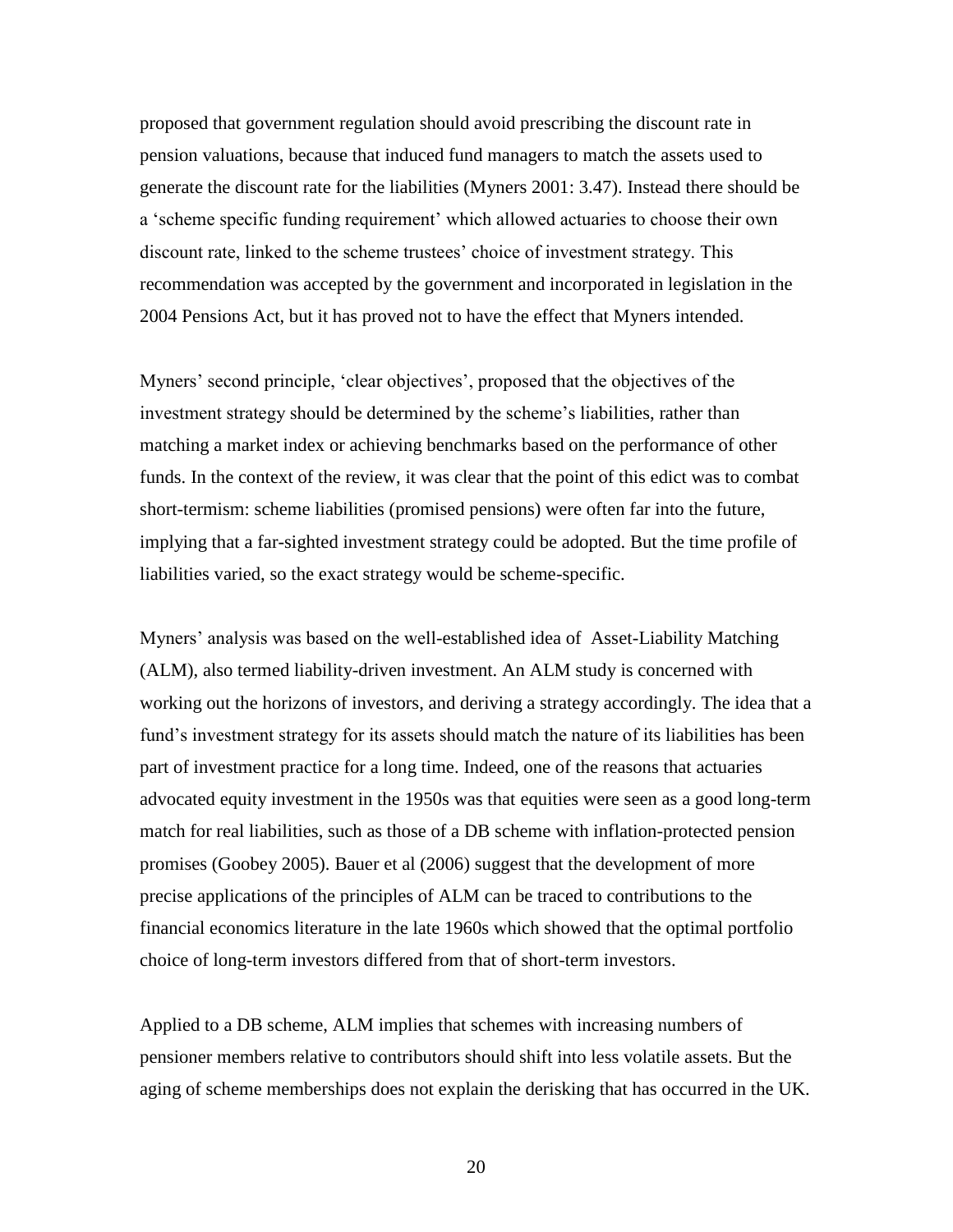ALM studies by Bauer et al (2006) and Blake (2003), who used a model specifically calibrated on UK pension funds, rejected the possibility that DB fund liabilities were best matched by holding gilts. Something else had to explain why UK pension funds were sacrificing returns by moving into safer (less volatile) assets.

The short explanation of why ALM has become associated with derisking is that pension fund trustees and their advisors match the *valuation* liability – the present value of liabilities – rather than the stream of future liabilities. This is because they are forced to focus on 'valuation risk', rather than risks to the flow of pension payments. A focus on valuation risk means, in effect, shortening the time horizon of the scheme. Far from weathering the storms of financial market volatility, such volatility generates valuation risk that must be managed. It follows that an ALM strategy which is focused on managing valuation risk will have a short-term orientation.

Trustees are forced to focus on valuation risk for two main reasons. First, if they take valuation risk then, sooner or later, a triennial valuation will indicate that the scheme is underfunded, Since the regulator is generally reluctant to allow smoothing and tends to insist on short recovery periods, an adverse valuation has real consequences for sponsoring employers, who will have to increase their contributions, albeit only temporarily. Second, the possibility that employers will be called upon to repair the fund is incorporated into an anticipatory procedure where the employer's capacity to repair is checked: this is the assessment of covenant. Estimates of reliance on the covenant are made by modeling the variance of returns. Even if there is substantial 'mean reversion' in the performance of volatile assets, model-generated episodes of poor returns can lead to the verdict that the scheme is taking too much risk.

For its critics, starting with Myners, valuation risk is not a real risk, but a risk generated by regulatory calculations. But by the time of the second review of the Myners principles, in 2008, managing valuation risk had become a central task of trustees. The principle that the investment strategy should reflect the scheme's liabilities had been recast into 'taking into account the risks associated with their liabilities valuation', notably 'the strength of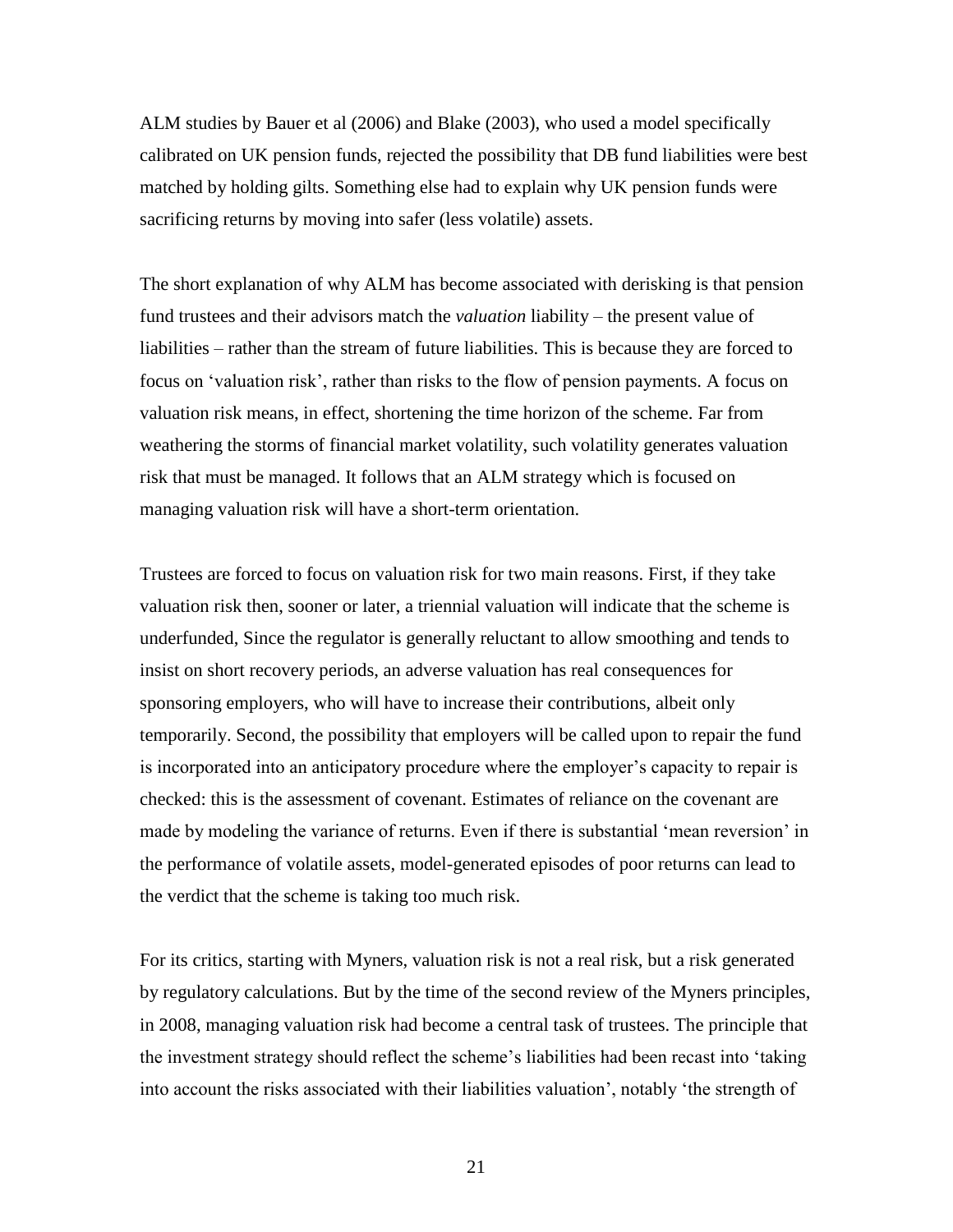the sponsor covenant [and] the risk of sponsor default' (HM Treasury et al 2008, p.20). The principle was mapped onto TPR's code of practice No 3 on Funding Defined Benefits, which places valuation risk front and center. Trustees are exhorted to 'understand and quantify the liability valuation risks you are running' and to consider mitigating those risks 'by investing in assets that move in a similar way to the value placed on the liabilities as market conditions change' (TPR 2019: 53).

A change of government in 2010 brought into office the Liberal Democrat Business Secretary, Vince Cable, a long-standing critic of the performance of the UK's financial sector. He commissioned the academic and journalist John Kay to do another review, focused on short-termism in equity markets. Kay organized his review in the familiar consultative fashion of these endeavors in the UK, appointing an advisory group consisting of an industrialist, a pensions professional and an asset management executive. He also arranged a number of roundtable events, at which the Bank of England's Andrew Haldane was a notable participant (Clark 2013). The outcome was a wide-ranging critique of current practices. Of particular relevance to pension scheme valuation were Kay's comments on mark-to-market accounting, especially as it affected the reporting of pension fund deficits or surpluses on corporate balance sheets. He noted that '[c]hanges in bond yields may have large effects on the valuation of assets and liabilities even if the anticipated cash flows remain the same.' (Kay 2012a: 22). Marked to market information about assets and liabilities which are not going to be realized was arguably 'useless or misleading', yet 'even if directors, shareholders and investment intermediaries attempt to disregard information they perceive as having little or no value, they may be unable to do so.' (Kay 2012a: 23) This is because TPR requires corporate sponsors to put in place deficit recovery plans if valuations show a deficit, which 'means that the information contained in regular mark to market assessments is material whether or not the company believes it is relevant.'

Marking to market or fair value accounting provides a good illustration of the problem that Kay faced in formulating recommendations that might change practices. It was not possible to reverse decisions on the adoption of fair value, which had been taken in other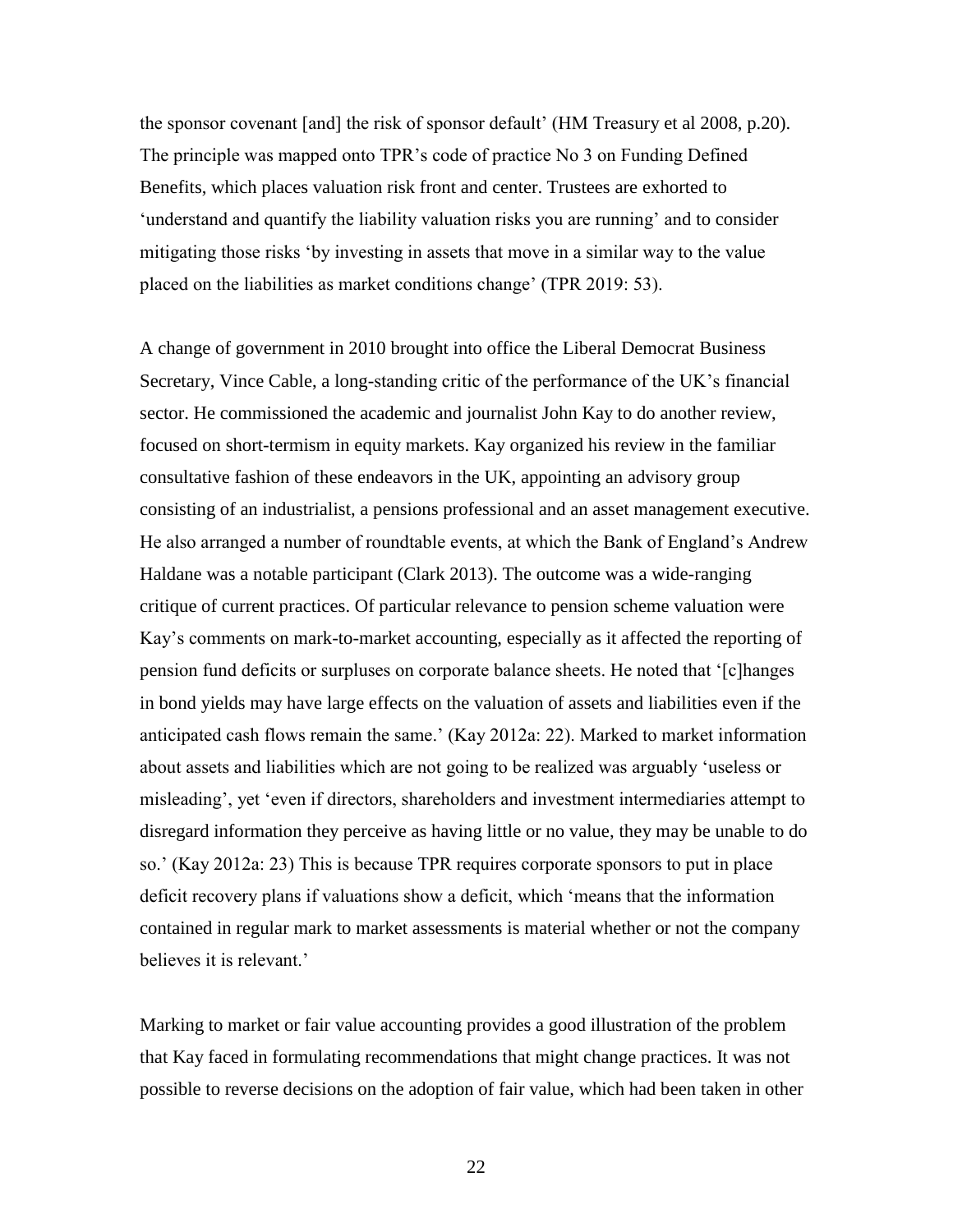venues. The decisions of the International Accounting Standards Board (IASB) had been quickly translated into UK standards by the Accounting Standards Board (ASB), which was allowed considerable autonomy to 'self-regulate' by the government. The relevant international standard for calculating pension liabilities in company accounts, IAS19, was translated into Financial Reporting Standard 17 (FRS17) for implementation from 2005. Actuaries and other pension professionals recognized the stress that FRS17 would put on occupational pensions, but the relevant decisions were not made by those involved in regulating pensions, but by the ASB. Some employers with occupational pensions and unions seeking to defend members' benefits protested against the new standard, but they had no institutional foothold in the relevant decision-making space (Bridgen and Meyer 2009).

Yet another critique of contemporary patterns of institutional investment came from the Bank of England. Andrew Haldane, Executive Director for Financial Stability at the time, convened a 'Procyclicality Working Group' (PCWG), comprising academics, pension professionals and other luminaries of the investment world (PCWG 2014, p.3). Its report also took aim at some of the canons of financial theory. In particular, it challenged the understanding of risk as volatility. 'There also appears to have been a transition towards defining risk in terms of volatility.. However volatility is not necessarily a good indicator of risk..' (PCWG 2014: 20) It followed that so-called derisking does not really reduce risk. 'This process of shifting portfolio holdings from equities to fixed income, including index-linked instruments, is commonly referred to as "de-risking". Although the shift does reduce market risk, it effectively 'locks-in' current market rates, which particularly in the current low-rates environment, can be costly.' (PCWG 2014: 38) This cost brings other risks: notably the risk that pension promises cannot be fulfilled without increases in contributions.

Research for the report found some signs of procyclicality in private sector DB pension schemes, whereas local authority pension funds, which are taxpayer-backed and therefore not subject to the same rules about assessing valuation risk in the light of the employer covenant, had pursued a countercyclical strategy (PCWG 2014: 5, 39). More generally,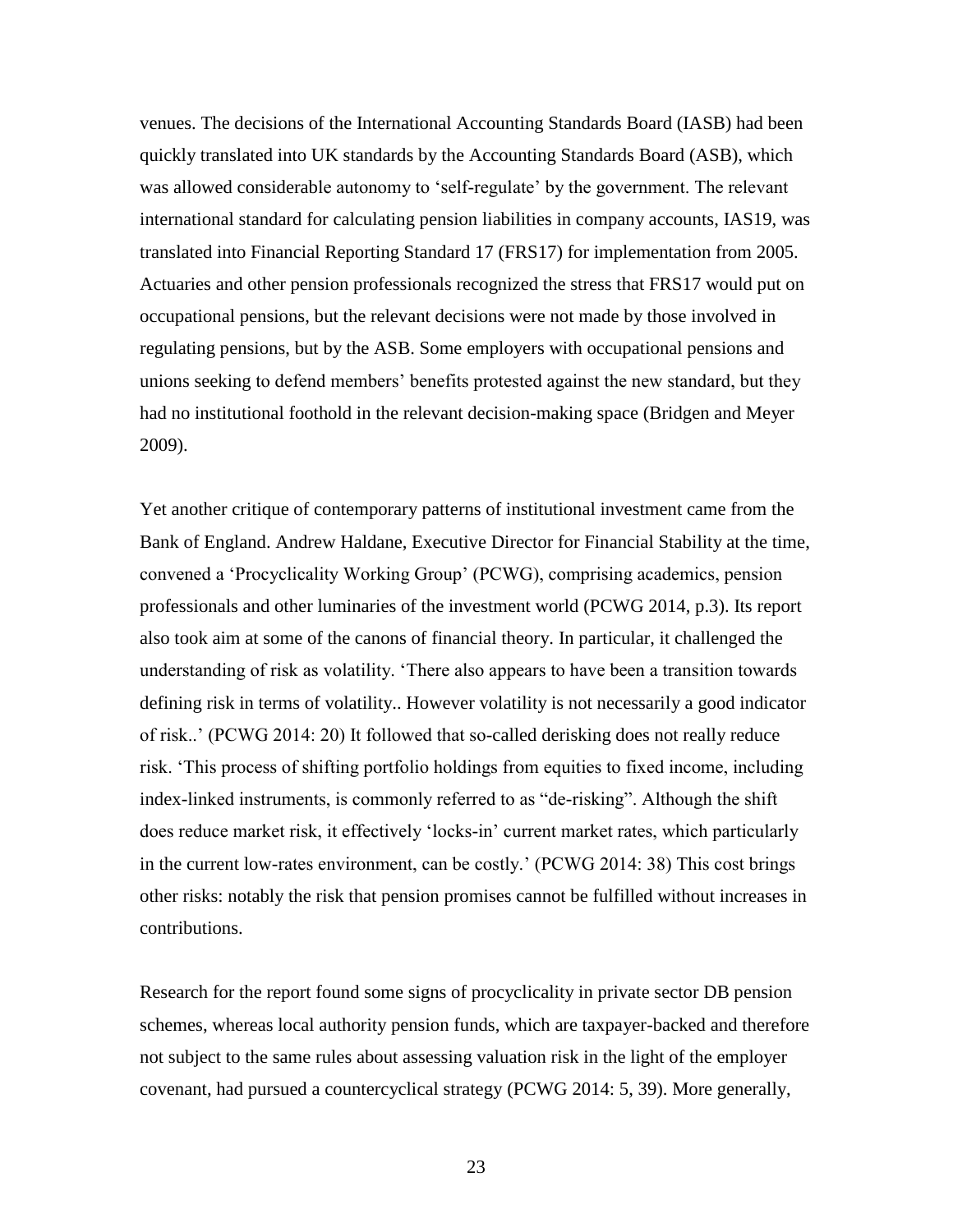the report conveyed a belief among Bank economists that financial stability called for diversity in investor behavior, with long-term institutional investors well-placed to follow different principles to those guiding banks and hedge funds. This section has argued that a focus on valuation risk prevented this: it meant compressing the long-term into the short-term, and responding to the same signals and parameters as other market actors. But the critics seemed unable to develop their critiques into policies that would change pension fund behavior, even though they were well-placed in official circles. Myners' recommendation of a scheme-specific funding requirement was a clear attempt to promote diversity and had found its way onto the statute book, but subsequent regulatory and self-regulatory practices had undermined its intended effects.

#### **5. The political embrace of financialized thinking**

This section examines the political response to a campaign led by the National Association of Pension Funds (NAPF, now the Pension and Lifetime Savings Association, PLSA) in 2012-14 to raise the discount rates used in valuations. The government was reluctant to intervene, and the explanation advanced here was that it broadly embraced the use of valuations to check the viability of schemes, and would not take actions that it feared would raise the risk of scheme failure. This political riskaversity casts doubt upon the assumption that more democratization of financial governance would bring about major changes in regulation and produce outcomes nearer to the public interest.

In the period soon after the adoption of QE by the Bank of England, both the Bank and the pensions industry agreed that something needed to be done to mitigate its effect on defined benefit pension schemes. Initially, the Bank rejected the industry's complaints that QE was damaging the sector, but eventually it came to accept that monetary policy could interact in a perverse way with pension scheme governance practices (Bank of England 2012). The pensions industry, led by NAPF, campaigned for special regulatory measures to be taken to counter the effects of QE. NAPF focused on the effect of low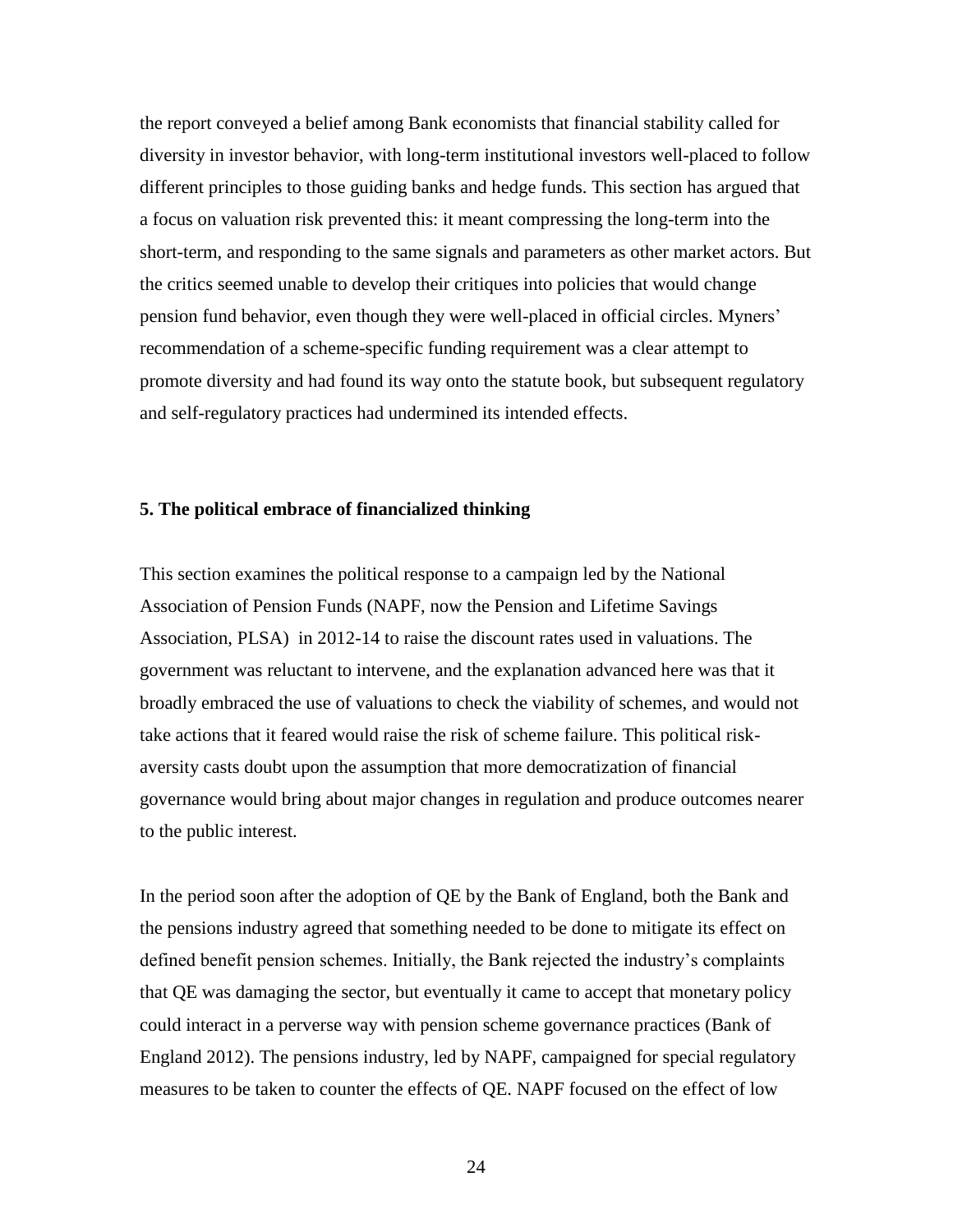interest rates on valuations, whereas the regulator sought to preserve the existing approach to valuations but allow more flexibility in recovery plans in response to difficult economic conditions. In NAPF's view, it was important to tackle the valuation itself, to 'avoid the negotiations around recovery plans beginning from what might be described as a recklessly prudent starting point.' (NAPF 2012: 1).

NAPF evaluated two ways of mitigating the effect of low gilt yields on valuations: smoothing the discount rate applied and adding a temporary mark-up to the rate. Smoothing had disadvantages: it did not suit those funds which had hedged against changes in gilts rates, and it would mean that gilts no longer provided a good match for valuation risks. The Bank might have seen this as an advantage, but NAPF did not; it would undermine established investment practices. NAPF preferred a temporary markup: this would give trustees a clear 'green light' to adjust the valuation. It would be an explicitly political decision: a statement or direction from the Government, reflecting 'the political judgement required to trade off the UK corporate growth agenda against the TPR's objectives' (NAPF 2012: 24). Although the judgment was political, there was an attempt to find a technical basis for the markup: it 'would be within the range of the Bank of England's estimates of the impact of Quantitative Easing on gilt yields' (NAPF 2012: 25).

One of the paradoxes of the NAPF campaign was that the industry sought to preserve discretion in valuation while at the same time arguing that government intervention was needed. NAPF repeatedly endorsed the 'flexibility' of the scheme specific funding regime. But that flexibility implied that trustees could make their own decisions to adjust discount rates in the light of QE. To explain why trustees could not take appropriate steps themselves, NAPF (2012: 6-7) argued that they were 'unlikely to feel comfortable taking a less conventional approach to agreeing discount rate assumptions given the guidance already issued by TPR' even though this guidance has no statutory authority. Thus TPR was supposedly to blame, but TPR relies on normal industry practice to give force to its views. The situation can be understood as a collective action problem: if trustees could act in concert, they could raise the discount rate benchmarks and thereby all appear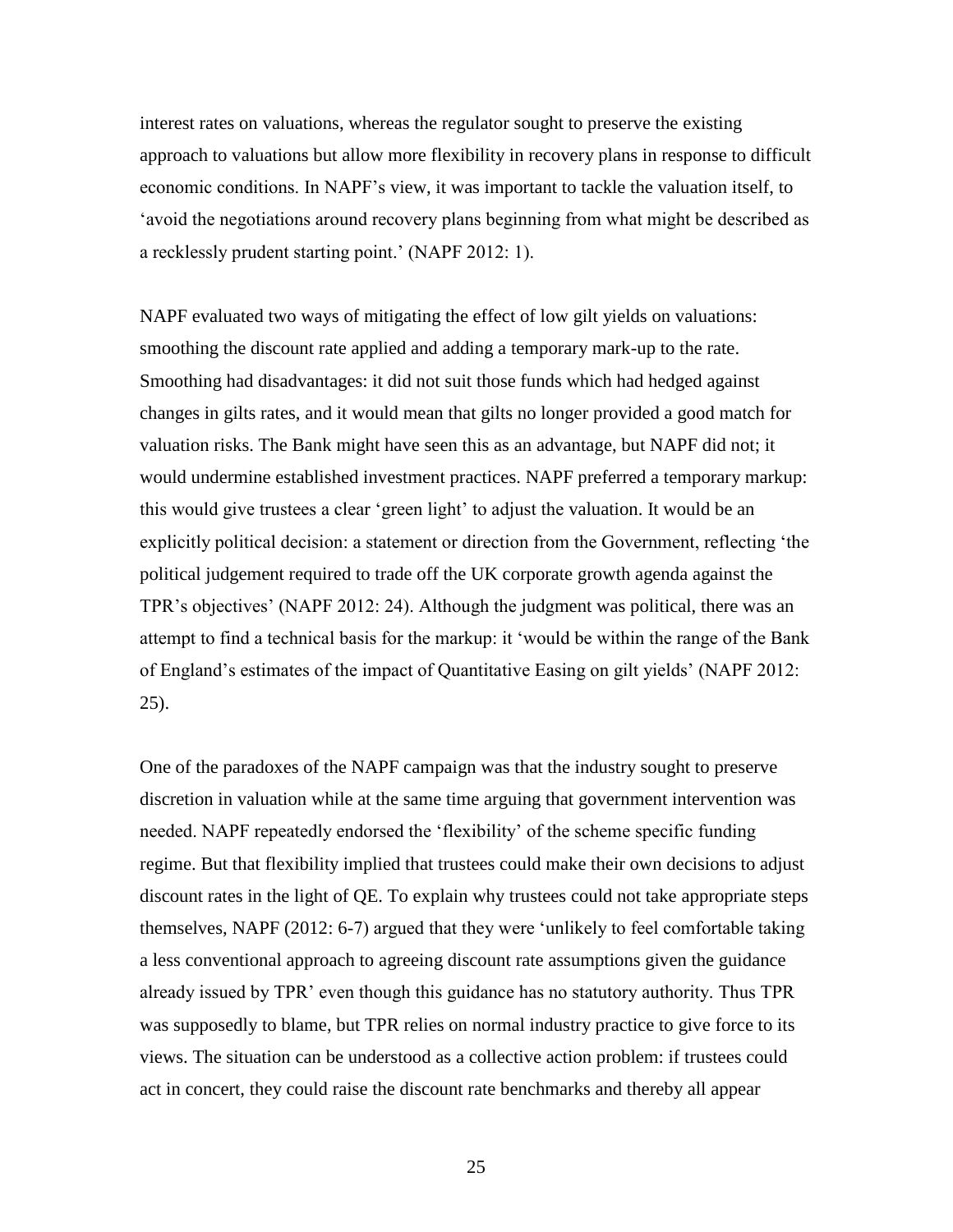'normal'. But a single scheme using a higher rate would be suspect: it would have to prove that it had the strength to underpin the risks it was supposedly taking.

The campaign by NAPF was quite explicitly an attempt by the industry to solve this problem by getting 'a clear Government statement or direction, given [i.e. against] TPR's current stance.' (NAPF 2012 p.1) The government did respond, but not as NAPF had asked. It declared itself 'determined to ensure that defined benefit pensions regulation does not act as a brake on investment and growth.' (HM Treasury 2012 p.44). But all that was offered was a consultation, in which smoothing was on the agenda but a markup not. An additional objective for the regulator requiring it to consider the affordability of deficit recovery plans for sponsoring employers was proposed, but not the stronger objective requested by NAPF, to promote good pension provision and to ensure the health and longevity of schemes (NAPF 2012 p.26).

It is clear in the consultation document issued by the Department of Work and Pensions (DWP) that the Government had come under considerable pressure to overrule the Regulator in 'informal discussions with a number of organisations and sponsoring employers over the summer of 2012' (DWP 2013 p.11). However, it is equally clear that the government was quite determined to duck this pressure. For example, the consultation identified changes to corporate accounting as a key factor: firms sought to reduce the effect of valuation volatility on balance sheets by reducing their allocation to equities, and the resulting lower returns then meant that an increase in contributions was required (DWP 2013 p.6). But the government claimed that nothing could be done about this: 'accounting standards are set independently by the Financial Reporting Council and not the Government and so are out of the scope of this document.' (DWP 2013 p.11). More generally, the consultation emphasized that valuation involved the exercise of judgment by a number of professionally qualified parties, and the government would not interfere with their judgment. It would send a gentle signal to the regulator with the addition of a new statutory objective to 'minimise any adverse impact on the sustainable growth of an employer' (introduced in 2014), but that was all.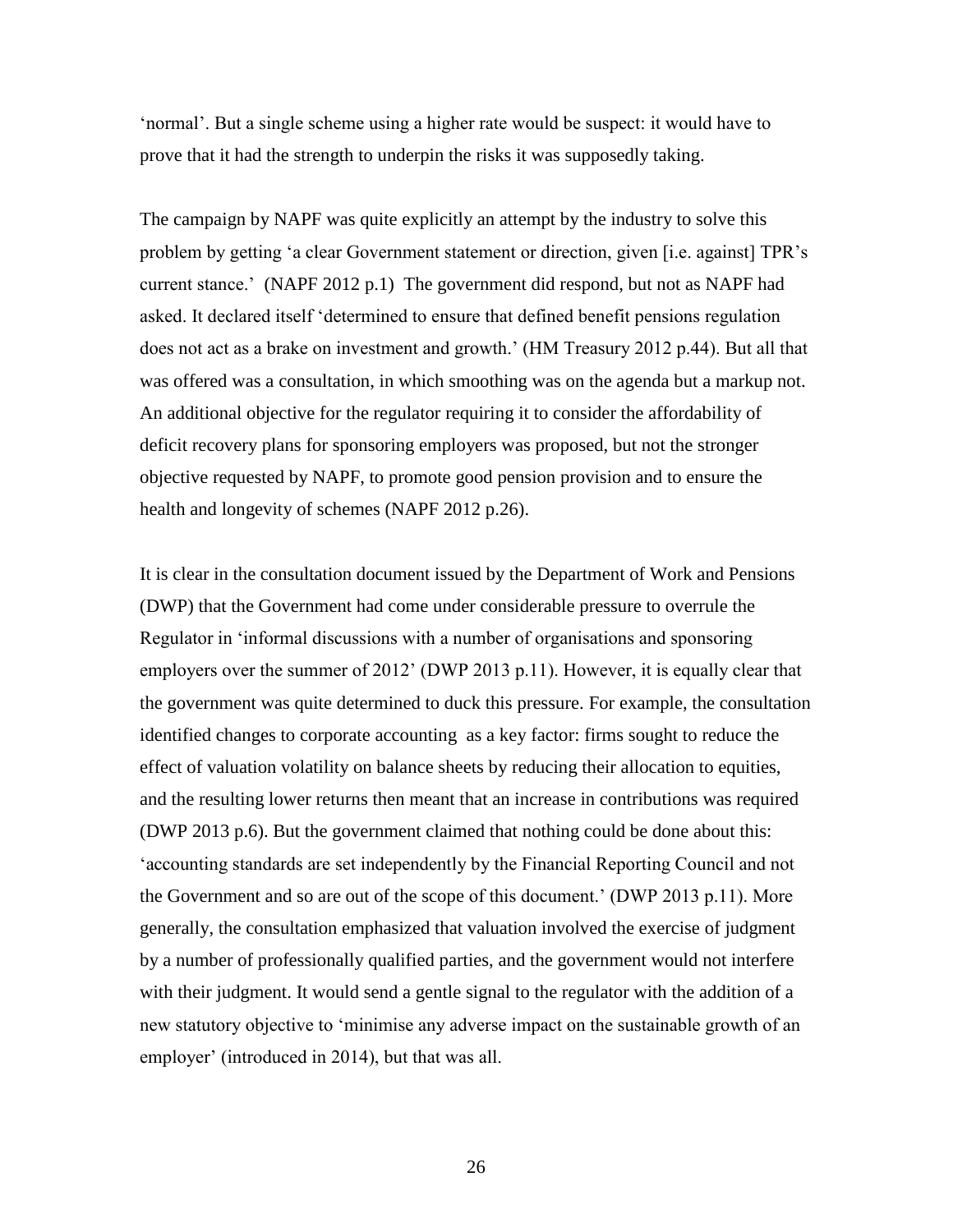One explanation for the government's caution is that it had learned a painful lesson from its experience of the MFR about the potential costs of close engagement with the process of certifying funds as balanced or in surplus. The MFR was widely understood as ensuring that pensions were secure, but it did not promise or achieve this. In 2004, the Parliamentary Ombudsman announced an enquiry into complaints made by about 100 members and trustees of pension schemes, who claimed that the government had ignored evidence in failing to warn members of the risks to their schemes, and also had provided members and trustees with inaccurate information (Thurley 2008 p.13). In 2006, she brought down a finding of maladministration, based on the government's failure to consider and balance relevant evidence, and rejecting the government's defence that it had appropriately relied on the recommendations of the actuarial profession. The government rejected the Ombudsman's findings, but subsequently the High Court quashed this rejection. The government was forced to compensate those affected.

This episode illustrated sharply the government's dilemma over securing pensions while also promoting productive risk-taking. Tightening regulatory requirements would increase the cost of schemes to employers, hastening their closure. But failure to regulate tightly exposed the government to claims for compensation. The scheme specific funding requirement was meant to address this dilemma by delegating the judgment of adequacy to trustees, advised by actuaries. If schemes failed, this would be down to failures by trustees, rather than maladministration by the government.

The government also sought to limit its exposure to pension compensation claims by establishing the Pension Protection Fund (PPF). Broadly, the PPF protected pensions in payment, while only partially honoring the accrued rights of members who had not yet retired. The element of risk-sharing - the loss borne by active members if their scheme failed – was consistent with a self-regulatory system in which trustees (acting on behalf of members) would have an incentive to monitor the scheme and prevent employers getting away with underfunding. But technical analysis of the insurance provided by the PPF suggested that this incentive would sometimes be insufficient. There was potential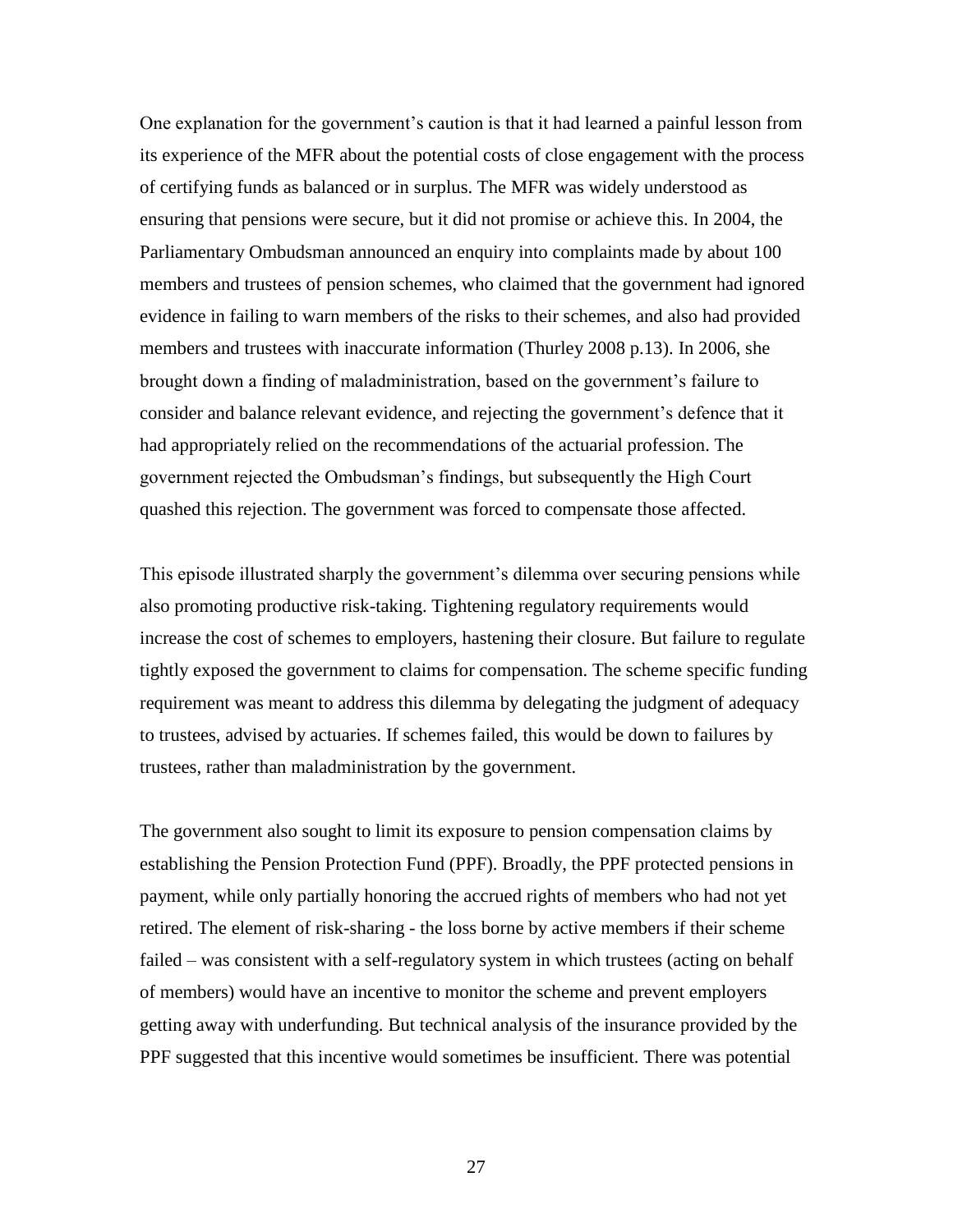'moral hazard', and regulation would be necessary to control claims on the fund (McCarthy and Neuberger 2005).

Protecting the PPF was one of the regulator's statutory objectives. Arguably, it assumed too much significance. But TPR was politically pressured to pay attention to the PPF. Scheme failures have resulted in political outcries in which the regulator is blamed for not taking prior action against the sponsoring employer. For example, the failure of the outsourcing company Carillion in 2017 was followed by a scathing parliamentary report, and the then-CEO of TPR announced soon afterwards that she would not be seeking renewal of her contract. The Work and Pensions Committee of Parliament developed a practice of taking a close interest in the valuation outcomes of occupational pension schemes. The Committee's website lists extensive correspondence with scheme trustees and the regulator. Its close interest reflects the political salience of the issues. When schemes fail, ordinary people are seen as falling victim to the machinations of corporate capitalism. Pension scheme failures provided an opportunity for a much wider attack on corporate greed. The Committee focused particularly on the ways in which equity could be extracted from companies, not only by excessive dividends but also through executive pay and consultancy fees. The main effect of political engagement is to put pressure on the regulator to be tougher and intervene more in the running of schemes. In 2018, the government announced plans for a new Pensions Act which would increase the powers of the regulator.

This section has traced a failed attempt to get the government to engage in pension scheme governance to override the precautionary orientation of the regulator. The diagnosis offered here is that it suited the government to delegate to trustees and the regulator, even if the resulting policy was not ideal. Depoliticization was eminently political: there was a blame-avoiding calculation that engagement was not worth the risk of being held responsible if schemes failed. Living with risk was unattractive to the government, especially given the political salience of potential moral hazard among employers.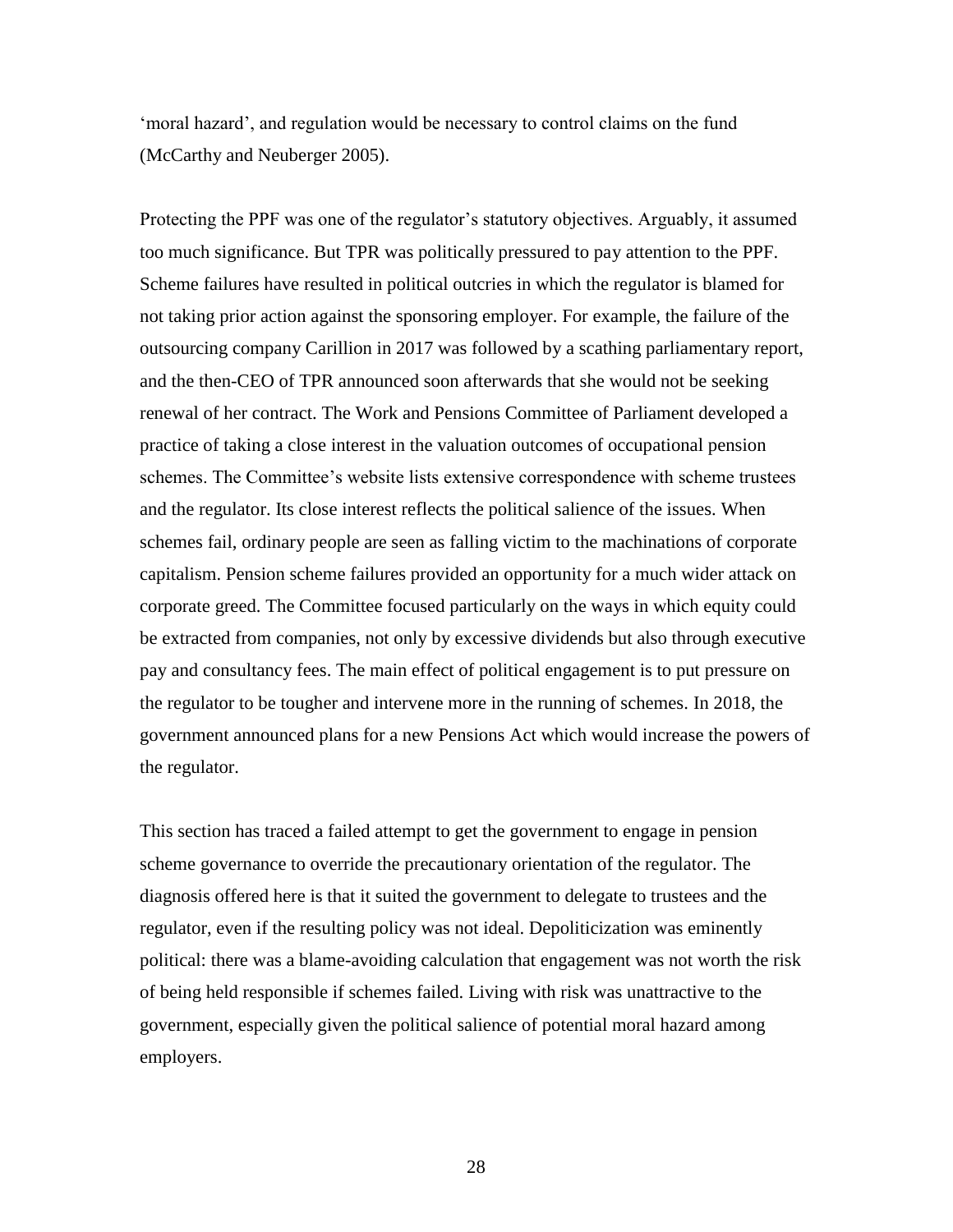#### **6. Conclusion**

This paper has sought to move beyond the simple and appealing story of the financial crisis and its aftermath, of a powerful financial sector overrunning supine governments and captured regulators. The approach adopted here challenges the frame of 'politics versus finance' by acknowledging the risk-return dilemma facing public authorities. State actors have a central role in constituting financial markets. They reap rewards from financial risk-taking, while also being exposed to contingent liabilities when adverse outcomes materialize.

The regulation of collective pension schemes brings a dilemma into sharp focus. If financial risk-taking is to be managed for social ends, it is necessary to have collective institutions so that individuals can benefit from risk pooling. But collective institutions bring politics - the politics of preventing or mitigating failure – and the government is roped in as guarantor of last resort. One way for governments to escape this fate is to allow collective institutions to be destroyed, and instead encourage individual riskbearing. In the pensions area, this means promoting individual DC funds. Aside from the social costs of not pooling risk, this potentially has damaging cyclical and structural effects in financial markets. Thus it is important to sustain collective risk pooling in vehicles like occupational pension funds. But many UK pension funds have adopted lowreturn investment strategies which are likely to hasten their closure.

This paper has sought to identify the reasons why. It has shown that schemes are run according to practices constructed and maintained by financial intermediaries in dialogue with the regulator. Principles-based regulation enables the industry to develop solutions to public policy problems, in the expectation that these solutions will be more efficient than imposed measures. But this mode of regulation creates strong pressures to converge on common models and practices, and this in turn engenders herding which undermines the supposed advantages of competitive market-based provision.

The industry has embraced financial models: the solution to problems is found in calculations. As Gelepithis (2019) emphasized, this gives a significant role to asset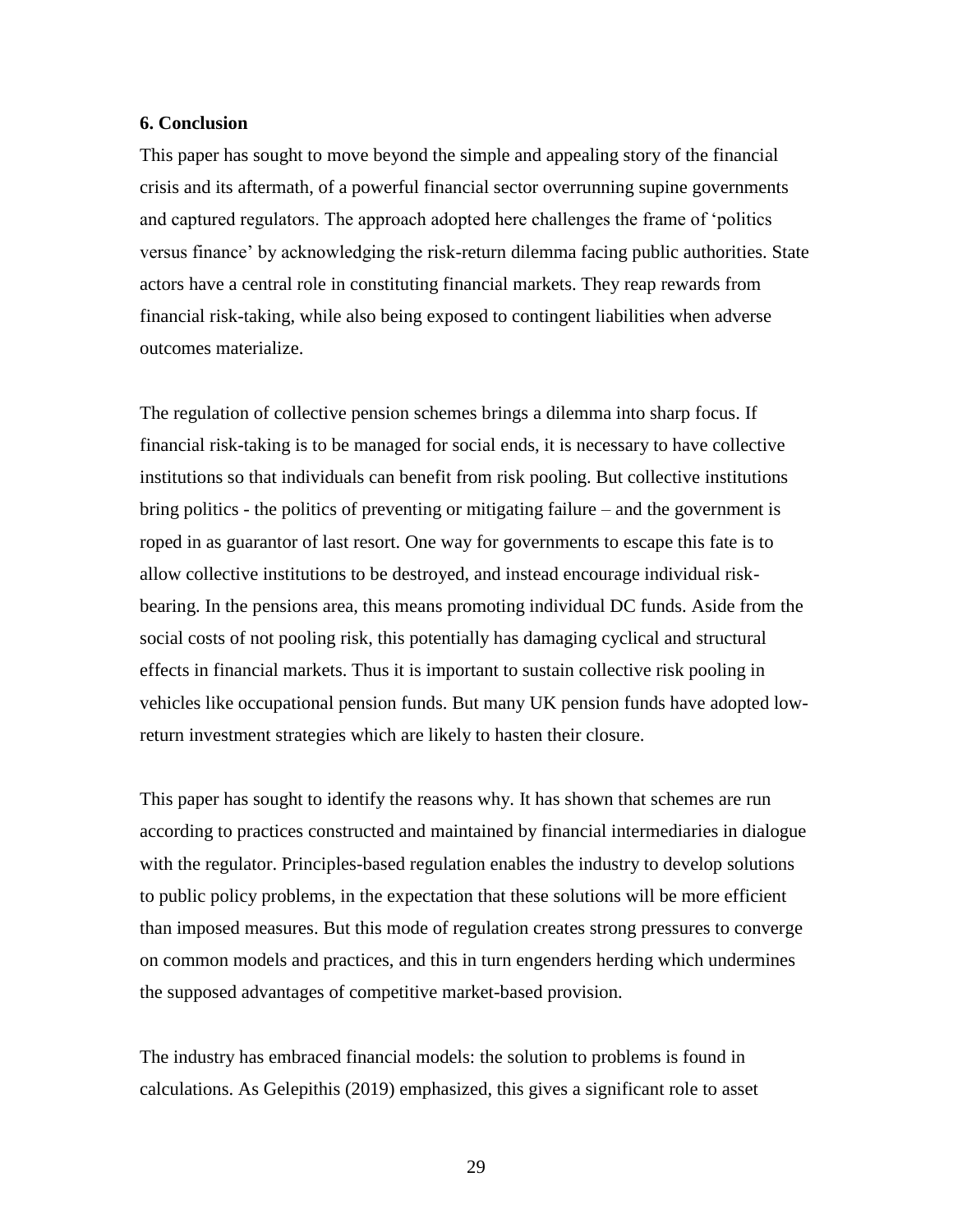managers and other investment intermediaries in determining outcomes. They see themselves as neutral professionals, and indeed they have no obvious interest in the adoption of one model over another. They do, however, have an interest in advocating technical solutions which they can implement. Their interaction with the regulator seems to create an impenetrable structure of governance, whereby even expert critics like those at the Bank of England have not been able to find a foothold for their views.

The data presented in section 3 suggest that derisking in the UK is more endemic than in other comparable pension systems. At first sight, it is surprising that a system with no quantitative rules and substantial elements of trustee and actuarial discretion has produced this bias towards precautionary behavior. While this article cannot offer a systematic comparison, notable features of the UK case include the weak representation of member interests in scheme governance, along with an assumption that employers who favor 'rewarded risk' investment strategies are exhibiting moral hazard. The structure of governance is such that those who have a clear interest in outcomes are sidelined, and technical calculations are relied upon.

This article has argued that 'politicization' in the sense of more government involvement does not offer a remedy to the dysfunctional effects of financialized governance on pension funds, as governments also embrace precautionary calculations. Regulatory entanglement with financialized risk management is not helped by a political environment which is intolerant of uncertainty and inclined to treat scheme failures as disasters and scandals. Political pressure on the regulator instead produces even more insistence on finding authoritative common standards. This authority is yielded to intermediaries whose performance of financial economic theory is seen as neutral and impartial. On present trends, these practices will lead to the destruction of collective risksharing in occupational pensions and its replacement with individualized arrangements which subject households to a much greater degree of old age income insecurity.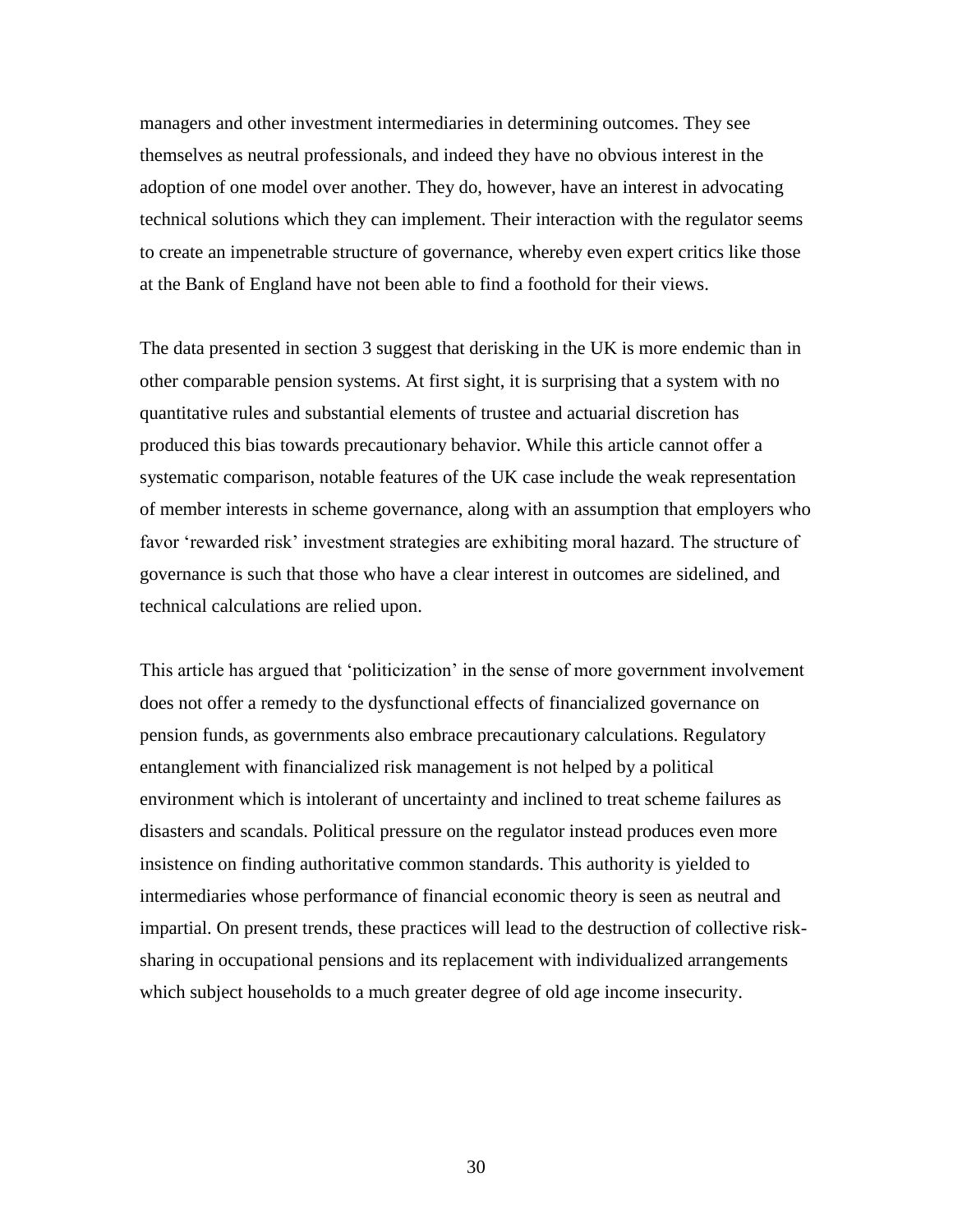### **References**

Bank of England (2012) 'The Distributional Effects of Asset Purchases' *Quarterly Bulletin* 2012/Q3.

Bauer, R., Hoevenaars, R. P. M. M. and Steenkamp, T. (2006) 'Asset Liability Management', in G. L. Clark, A. H. Munnell and J. M. Orszag (eds), *The Oxford Handbook of Pensions and Retirement Income*, Oxford: OUP, pp. 417-440.

Black, J. (2008) 'Forms and Paradoxes of Principles Based Regulation', LSE Law, Society and Economy Working Papers 13/2008.

Blake, D. (2003) 'UK pension fund management after Myners: The hunt for correlation begins', *Journal of Asset Management* 4(1): 32–72.

Braun, B. (2016) 'From performativity to political economy: index investing, ETFs and asset manager capitalism', *New Political Economy* 21(3): 257-273.

Bridgen, P. and Meyer, T. (2009) 'The Politics of Occupational Pension Reform in Britain and the Netherlands: The Power of Market Discipline in Liberal and Corporatist Regimes', *West European Politics* 32(3): 586-610.

Caballero, R. J., Farhi, E. and Gourinchas, P.-O. (2017) 'The Safe Assets Shortage Conundrum', *Journal of Economic Perspectives* 31(3): 29-46.

Chiapello, E. (2015) 'Financialisation of Valuation', *Human Studies* 38(1): 13-35.

Clark, G. L. (2013) 'The Kay Review on Long-Horizon Investing: A Guide for the Perplexed', *Rotman International Journal of Pension Management* 6(1).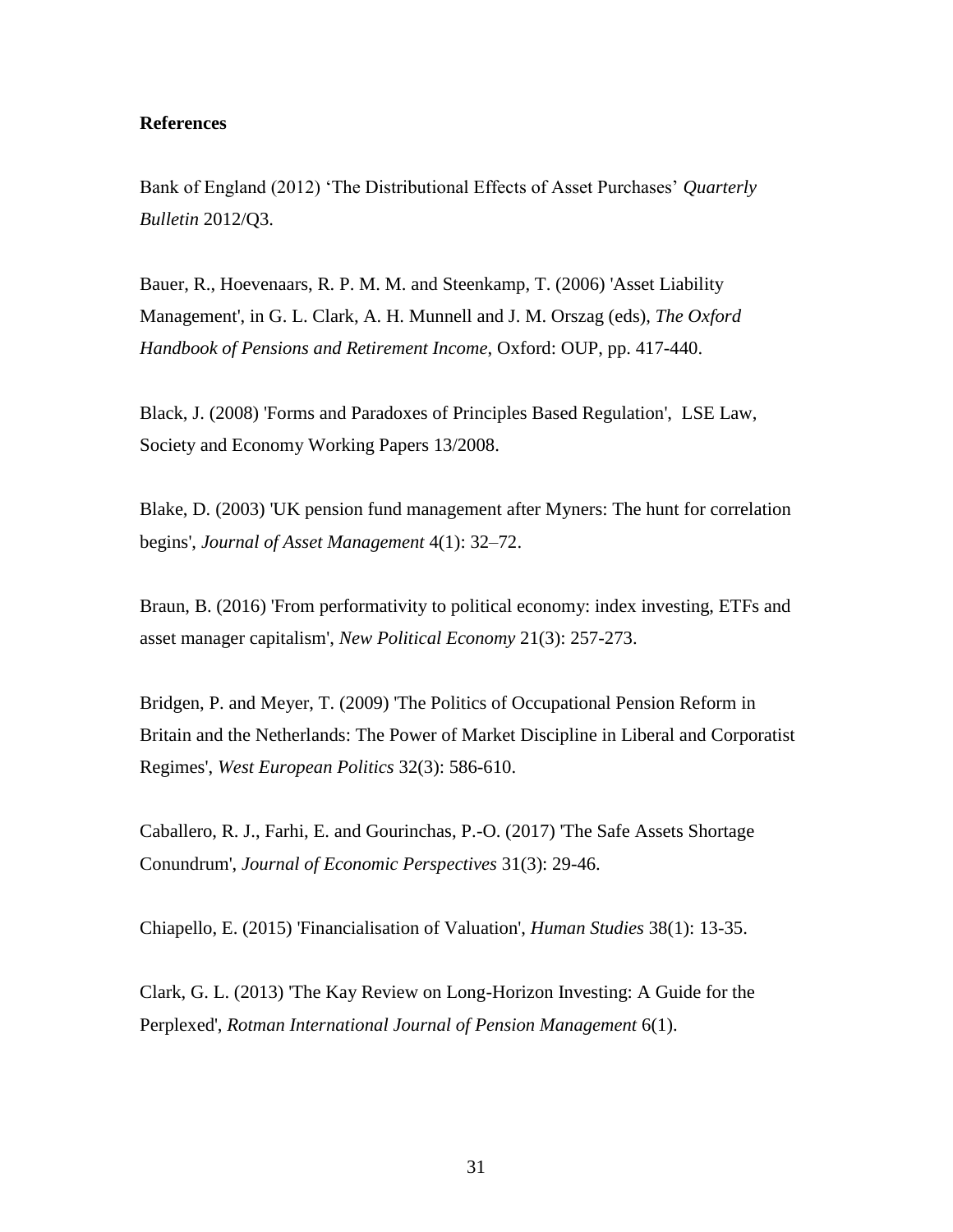Collins, D, I.Dewing and P. Russell (2009) 'The actuary as fallen hero: on the reform of a profession', *Work, Employment and Society* 23, 249-266.

Deeg, R. and Hardie, I. (2016) 'What is patient capital and who supplies it?', *Socio-Economic Review* 14(4): 627-645.

Deloitte UK (2018) *Pension scheme valuations Corporate guide* 2nd Edition.

DWP (2013) *Pensions and Growth Call for Evidence,* Department of Work and Pensions, January.

Dorn, N. (2015) *Democracy and diversity in financial market regulation*, Abingdon: Routledge.

Douglas, G. and Roberts-Sklar, M. (2018) 'What drives UK defined benefit pension funds' investment behaviour?', Bank of England Staff Working Paper No. 757.

Ellison, R. (2018) *Red Tape: Managing Excess in Law, Regulation and the Courts*, Cambridge: CUP.

Engelen, E. (2003) 'The Logic of Funding European Pension Restructuring and the Dangers of Financialisation', *Environment and Planning A: Economy and Space* 35(8): 1357-1372.

Esposito, E. (2018) 'Predicted Uncertainty: Volatility Calculus and the Indeterminacy of the Future', in J. Beckert and R. Bronk (eds), *Uncertain Futures: Imaginaries, Narratives, and Calculation in the Economy*, Oxford: OUP, pp. 219-235.

Froud, J., Johal, S., Leaver, A. and Williams, K. (2006) *Financialization and Strategy: Narrative and Numbers*, Abingdon: Routledge.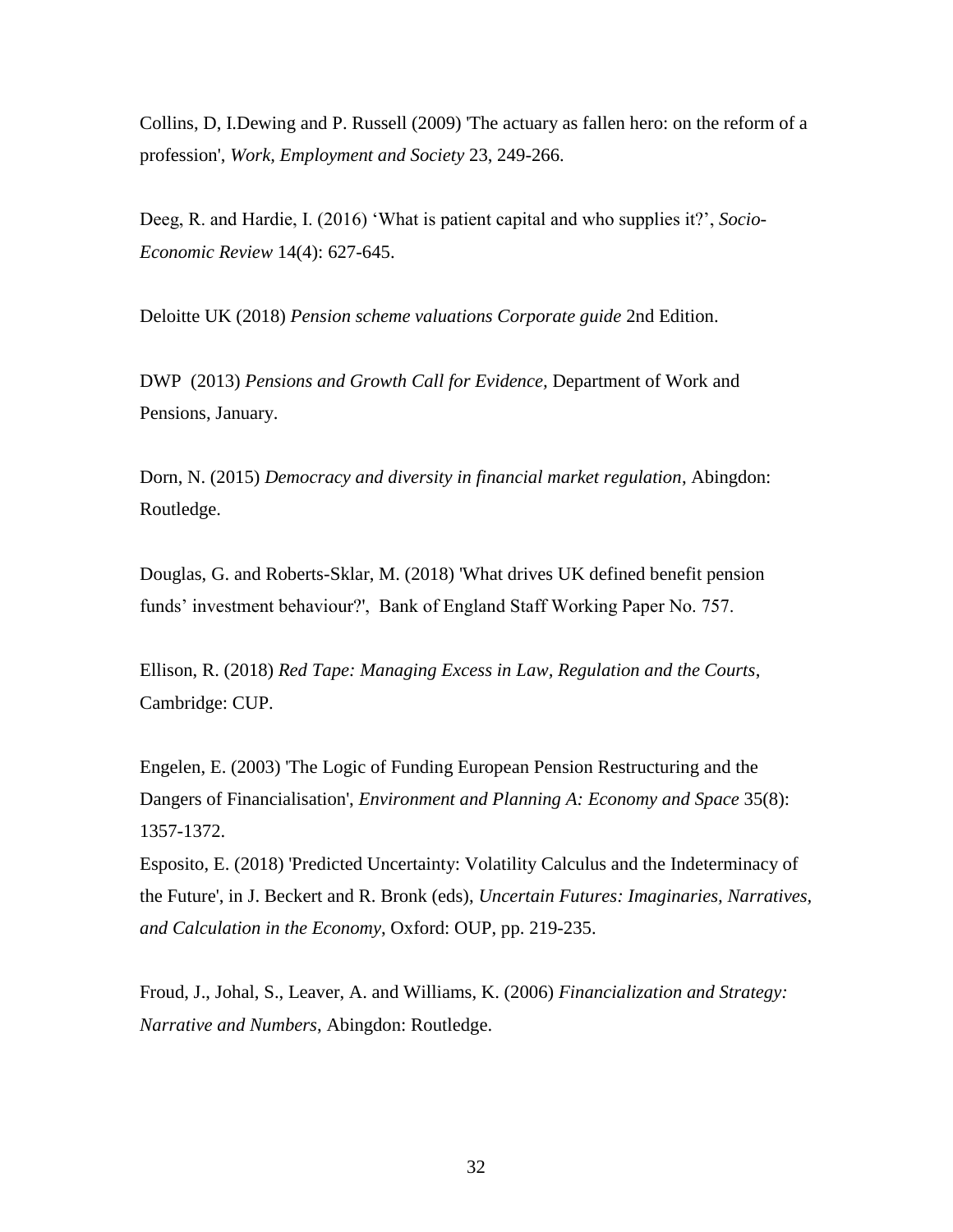Gelepithis, M. (2019) 'Re-assessing the role of financial professionals in pension fund investment strategies', *Journal of European Public Policy* 26(4): 540-559.

Goobey, A. R. (2005) *Investment Practice –Full Circle?* Discussion Paper WP05-10, The Pensions Institute, Cass Business School.

Haldane, A. (2014) 'The age of asset management?', Speech given at the London Business School, London, 4 April.

HM Treasury (2004) *Myners principles for institutional investment decision-making: review of progress.* 

HM Treasury, Department of Work and Pensions and The Pensions Regulator (2008) *Updating the Myners principles: a response to consultation*.

HM Treasury (2012) *Autumn Statement*. Stationery Office Cm8480.

Horváthová, A., Feldthusen, R. K. and Ulfbeck, V. G. (2017) 'Occupational Pension Funds (IORPs) & Sustainability: What does the Prudent Person Principle say?', *Nordic Journal of Commercial Law* 2017/1.

Jacka, S. and Hernandez, E. (2019) 'Monetary risk and prudence in pension fund valuation', presented at the conference *How should pension* liabilities *be valued? Risk aversion and demographic uncertainty* The Royal Society, London.(25-26 March)

Johal, S., Moran, M. and Williams, K. (2014) 'Power, Politics and the City of London after the Great Financial Crisis', *Government and Opposition* 49(3): 400-425.

Kay, J. (2012a) 'The Kay Review of UK Equity Markets and Long-Term Decision Making: Interim Report', Department of Business, Information and Skills.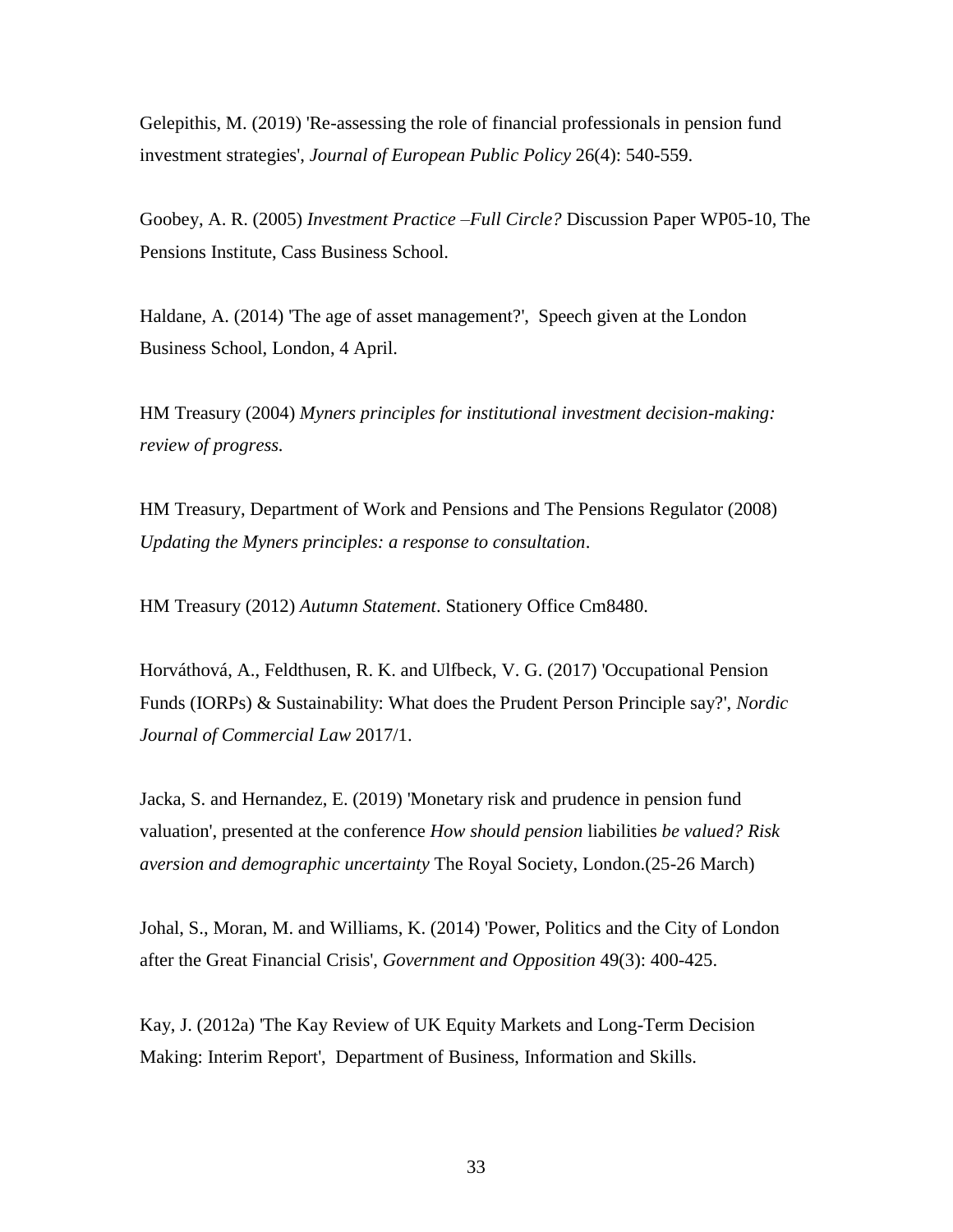Kay, J. (2012b) 'The Kay Review of UK Equity Markets and Long-Term Decision Making: Final Report', Department of Business, Information and Skills.

Langley, P. (2006) 'The making of investor subjects in Anglo-American pensions', *Environment and Planning D: Society and Space* 24: 919-934.

MacKenzie, D. (2008) *An Engine, Not a Camera. How Financial Models Shape Markets*, Cambridge, Mass.: MIT Press.

McCarthy, D. and Neuberger, A. (2005) 'The Pension Protection Fund', *Fiscal Studies* 26(2): 139-167.

McCarthy, M. A., Sorsa, V.-P. and van der Zwan, N. (2016) 'Investment preferences and patient capital: financing, governance, and regulation in pension fund capitalism', *Socio-Economic Review* 14(4): 751-769.

Merton, R. C. (2014) 'The Crisis in Retirement Planning', *Harvard Business Review* July– August.

Monk, A. H. B. (2009) 'The Financial Thesis: Reconceptualizing Globalisation's Effect on Firms and Institutions', *Competition and Change* 13(1): 51-74.

Myners, P. (2001) *Institutional Investment in the United Kingdom: A Review*.

NAPF (2012) 'DB Funding: A Call to Action', October.

Nelson, S. C. and Katzenstein, P. J. (2014) 'Uncertainty, Risk, and the Financial Crisis of 2008', *International Organization* 68(2): 361-392.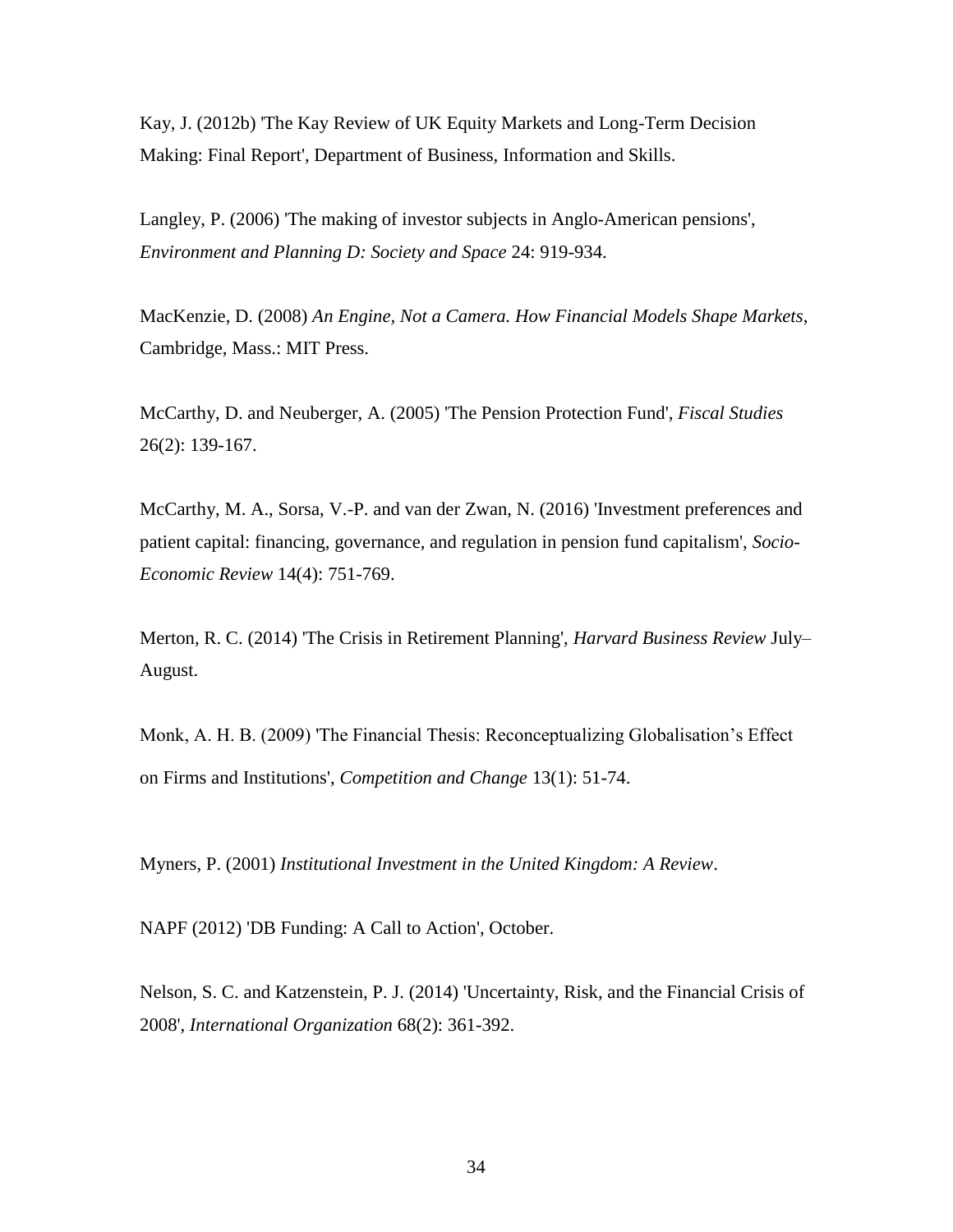Nölke, A. (2010) 'The Politics of Accounting Regulation: Responses to the Subprime Crisis', in E. Helleiner, S. Pagliari and H. Zimmermann (eds), *Global Finance in Crisis: The Politics of International Regulatory Change*, Abingdon: Routledge, pp. 37-55.

O'Higgins, M. (2012) Speech to the Professional Pensions Show, 2 October (https://webarchive.nationalarchives.gov.uk/20130705002909/http://www.thepensionsreg ulator.gov.uk/press/michael-ohiggins-professional-pension-show-2012.aspx).

Pension Protection Fund (2018) *Purple Book*.<https://www.ppf.co.uk/purple-book>

PCWG (2014) *Procyclicality and structural trends in investment allocation by insurance companies and pension funds*, London: Bank of England and the Procyclicality Working Group.

Thurley, D. (2008) 'Minimum Funding Requirement', House of Commons Library Standard Note: SN/BT/ 1215.

TPR (2019) *Investment guidance for defined benefit pension schemes*, The Pensions Regulator, [https://www.thepensionsregulator.gov.uk/-](https://www.thepensionsregulator.gov.uk/-/media/thepensionsregulator/files/import/pdf/db-investment-guidance.ashx) [/media/thepensionsregulator/files/import/pdf/db-investment-guidance.ashx](https://www.thepensionsregulator.gov.uk/-/media/thepensionsregulator/files/import/pdf/db-investment-guidance.ashx) (accessed 2 April 2020).

Whiteside, N. (2003) 'Historical perspectives and the politics of pension reform' in G.L. Clark and N. Whiteside (eds) *Pension Security in the 21st Century*. Oxford: Oxford University Press, 21–43.

Wiss, T. (2015) 'Pension fund vulnerability to the financial market crisis: The role of trade unions', *European Journal of Industrial Relations* 21(2): 131-147.